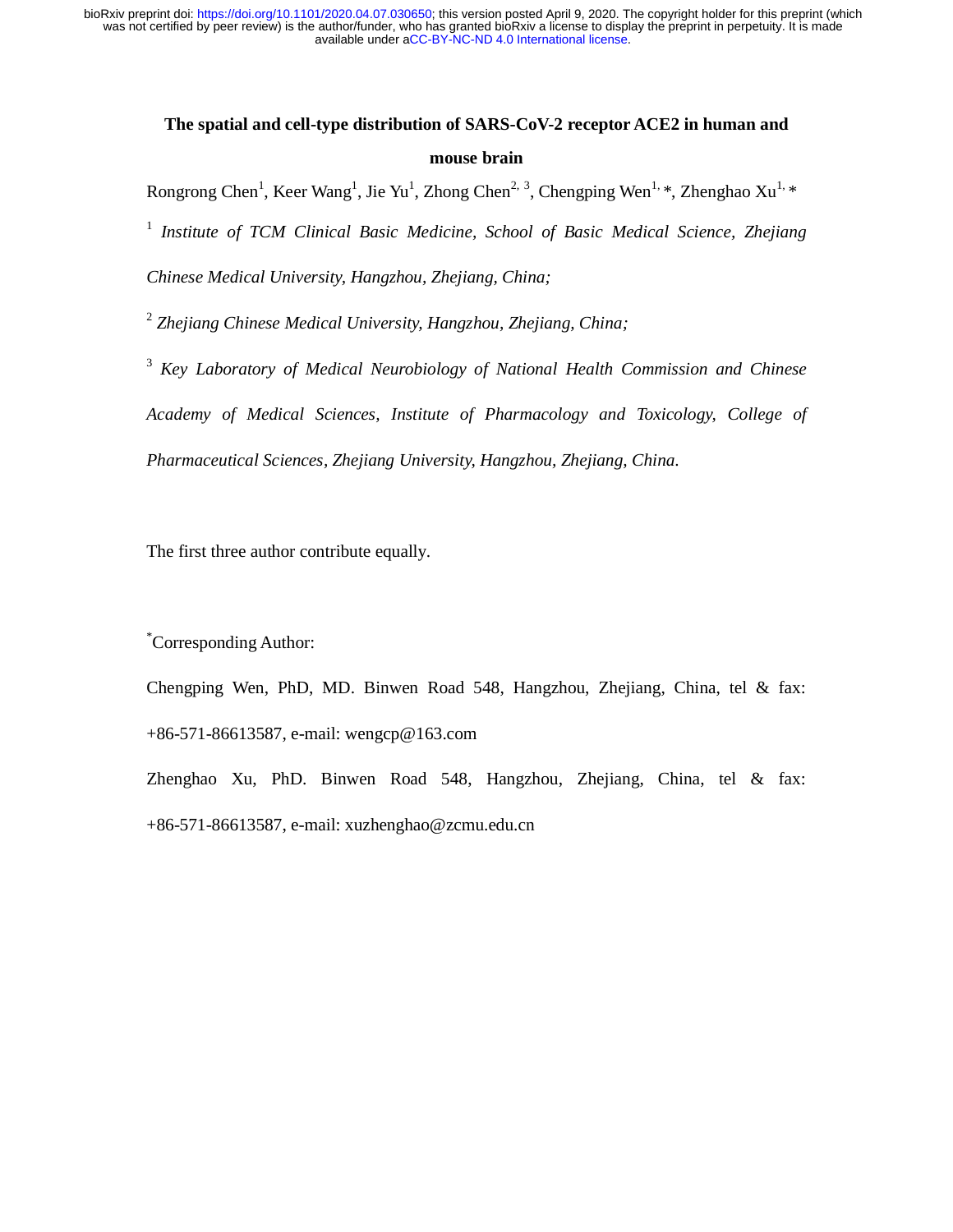## **Abstract**

By engaging angiotensin-converting enzyme 2 (ACE2 or Ace2), the novel pathogenic SARS-coronavirus 2 (SARS-CoV-2) may invade host cells in many organs, including the brain. However, the distribution of ACE2 in the brain is still obscure. Here we investigated the ACE2 expression in the brain by analyzing data from publicly available brain transcriptome databases. According to our spatial distribution analysis, ACE2 was relatively highly expressed in some important brain areas, such as the substantia nigra and brain ventricles. According to our cell-type distribution analysis, the expression of ACE2 were found in many neurons (both excitatory and inhibitory neurons) and some non-neuron cells (mainly astrocytes and oligodendrocytes) in human middle temporal gyrus and posterior cingulate cortex, but the ACE2-expressing cells was none in the prefrontal cortex and very few in the hippocampus. Except for the additional high expression of Ace2 in the olfactory bulb areas for spatial distribution as well as in the pericytes and endothelial cells for cell-type distribution, the distribution of Ace2 in mouse brain was similar to that in the human brain. Thus, our results reveal an outline of ACE2/Ace2 distribution in the human and mouse brain, which indicates the brain infection of SARS-CoV-2 may be capable to result in serious central nervous system symptoms in coronavirus disease 2019 (COVID-19) patients.

**Keywords**: Angiotensin-converting enzyme 2; ACE2; Brain; SARS-coronavirus 2;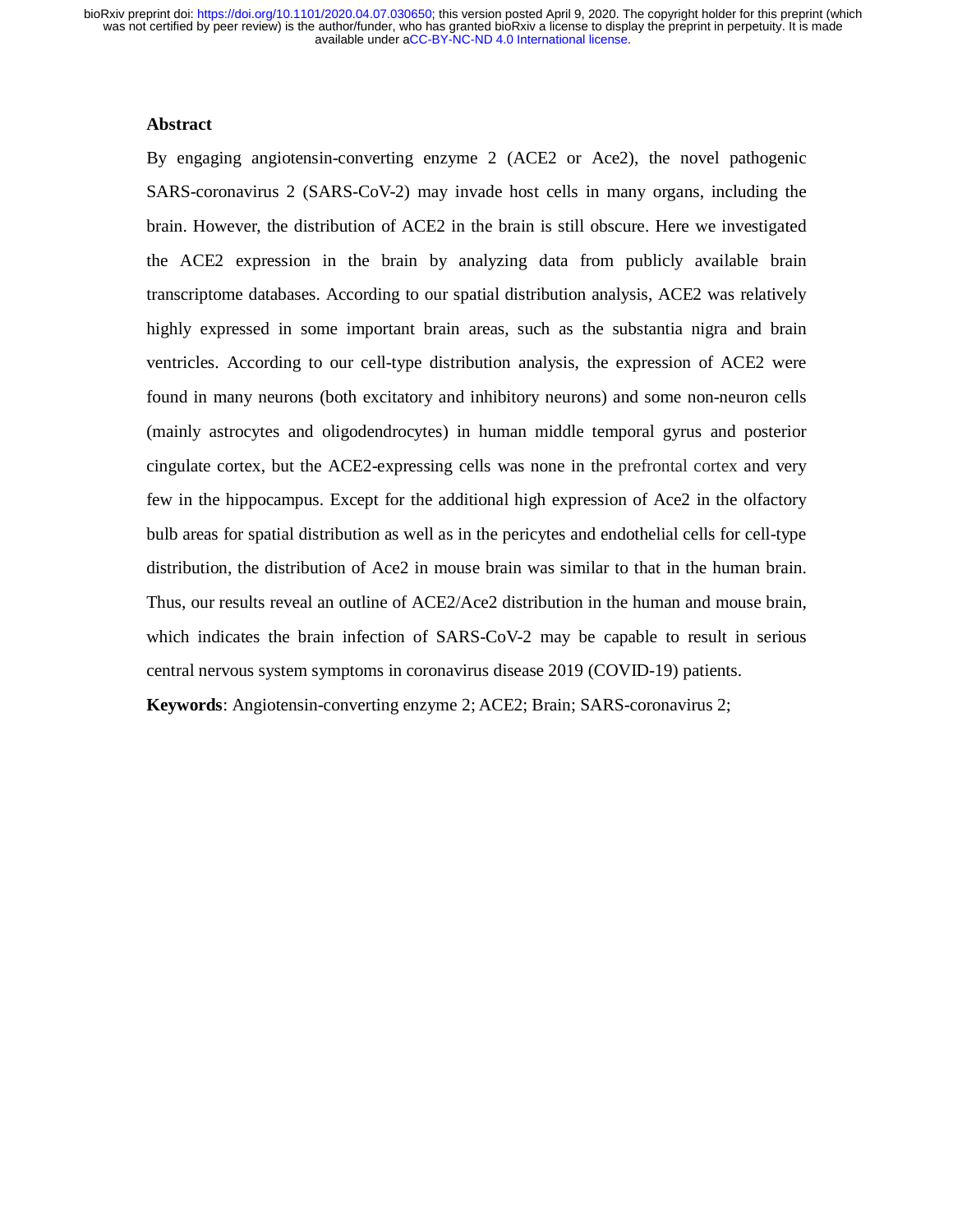## **Introduction**

Since December 2019, much attention has focused on the novel SARS-coronavirus 2 (SARS-CoV-2) and related coronavirus disease 2019 (COVID-19), which is rapidly spreading around the world and resulted in a global health emergency (Liu et al., 2020). In addition to atypical pneumonia, the central nervous system (CNS) symptoms of COVID-19 patients have been observed in the clinic (Li et al., 2020). According to a recent retrospective case series study, 53 out of 214 (24.8%) COVID-19 patients had CNS symptoms, including dizziness, headache, impaired consciousness, acute cerebrovascular disease, ataxia, and epilepsy (Mao et al., 2020). More importantly, it has been found that SARS-coronavirus (SARS-CoV), a previous similar coronavirus to SARS-CoV-2, spread into the brain after it was cleared from the lung in mice, which could be more concealment than that in the lung (Glass et al., 2004). Thus, it is necessary and urgent to pay attention to the CNS infection of SARS-CoV-2.

Angiotensin-converting enzyme 2 (ACE2 or Ace2) has been identified as a key entry receptor for novel pathogenic SARS-CoV-2 as well as previous SARS-coronavirus (SARS-CoV) (Hoffmann et al., 2020). By binding of the spike protein of the virus to ACE2, SARS-CoV-2 and SARS-CoV could invade host cells in human organs (Walls et al., 2020; Yan et al., 2020). However, the distribution of ACE2 in the brain is still obscure and even inconsistent. Hamming et al. found ACE2 may be express only in endothelium and vascular smooth muscle cells in the human brain tissue in 2004 (Hamming et al., 2004). Since then, few studies focused on the distribution of ACE2 in the human brain. On the other hand, previous study has reported that Ace2 could express in mouse neuron cells, which may contribute to the development of hypertension (Xia et al., 2013); however, in another neurocytometry study, Ace2 is a potential marker for non-neurons in zinc-fixed mouse brain cortical section (Martin et al., 2017). Thus, further clarifying brain tissue distribution of ACE2 may help to bring light to the CNS infection of the novel SARS-CoV-2 and previous SARS-CoV.

Here, we investigated the distribution of ACE2 in the brain by analyzing publicly available brain transcriptome databases. We revealed an uneven spatial and cell-type distribution of ACE2 in the human and mouse brain.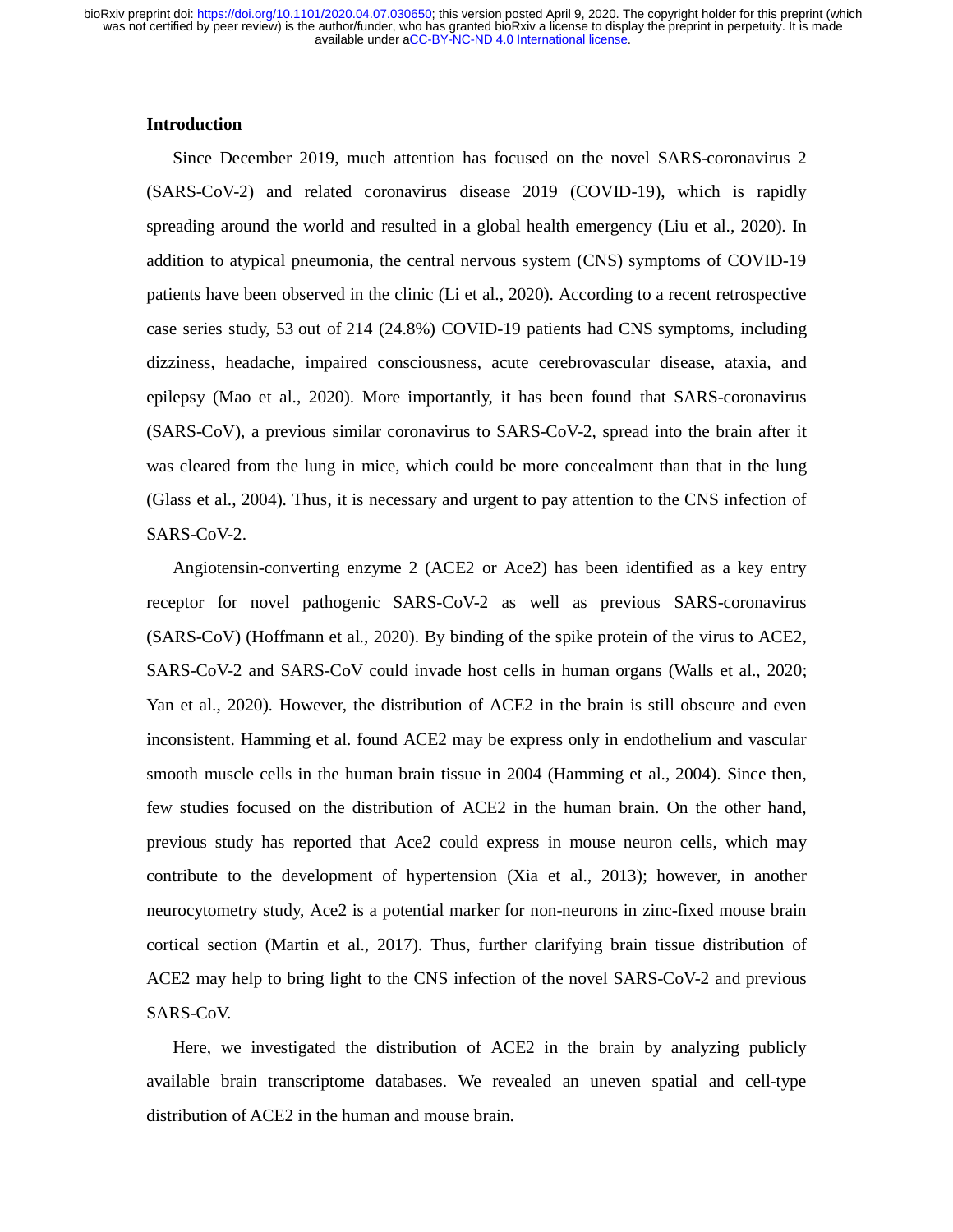#### **Methods**

#### **Brain transcriptome databases**

Seven publicly available brain transcriptome databases that can be accessed without specialized computational expertise were used. All databases were listed in Table 1. Except for the Single Cell Portal database (https://singlecell.broadinstitute.org), these databases have been also introduced in a recent review study (Keil et al., 2018). All databases and datasets were appropriately used and cited according to their citation policy, license or terms of use.

**Table 1. Database used for current study** 

| <b>Analysis</b> | <b>Web Interface</b>                        | Reference                 | <b>Species</b> | <b>Brain area</b> | Method     |
|-----------------|---------------------------------------------|---------------------------|----------------|-------------------|------------|
| Spatio-temporal | http://hbatlas.org                          | Johnson et al., 2009      | Human          | Multi             | Microarray |
| Spatial         | http://human.brain-map.o<br>rg              | Hawrylycz et al.,<br>2012 | Human          | Multi             | Microarray |
| Spatial         | https://www.gtexportal.or<br>g              | Consortium, 2015          | Human          | Multi             | RNA-seq    |
| Spatial         | https://mouse.brain-map.<br>$\text{org}/$   | Lein et al., 2007         | Mouse          | Multi             | Microarray |
| Spatial and     | https://hipposeq.janelia.or                 | Cembrowski et al.,        | Mouse          | Hippocamp         | RNA-seq    |
| cell-type       | g                                           | 2016                      |                | <b>us</b>         |            |
| Single-cell     | https://singlecell.broadins<br>titute.org   | Not available             | Many           | Multi             | RNA-seq    |
| Single-cell     | https://celltypes.brain-ma<br>p.org/rnaseq/ | Tasic et al., 2016        | Human          | Cortex            | RNA-seq    |

## **Analysis of the spatial distribution of ACE2 in the human brain**

Three databases were used, including Allen human brain atlas database (http://human.brain-map.org), Human Brain Transcriptome database (https://hbatlas.org), and GTExportal database (https://www.gtexportal.org), to analyze the spatial distribution of ACE2 in the human brain.

## **Cell-type distribution of ACE2 in human brain**

Two single-cell sequencing databases, including Single Cell Portal database (https://singlecell.broadinstitute.org, Single-cell sequencing) and Allen Cell Types Database (http://celltypes.brain-map.org, Single-cell sequencing), were used. The summary of the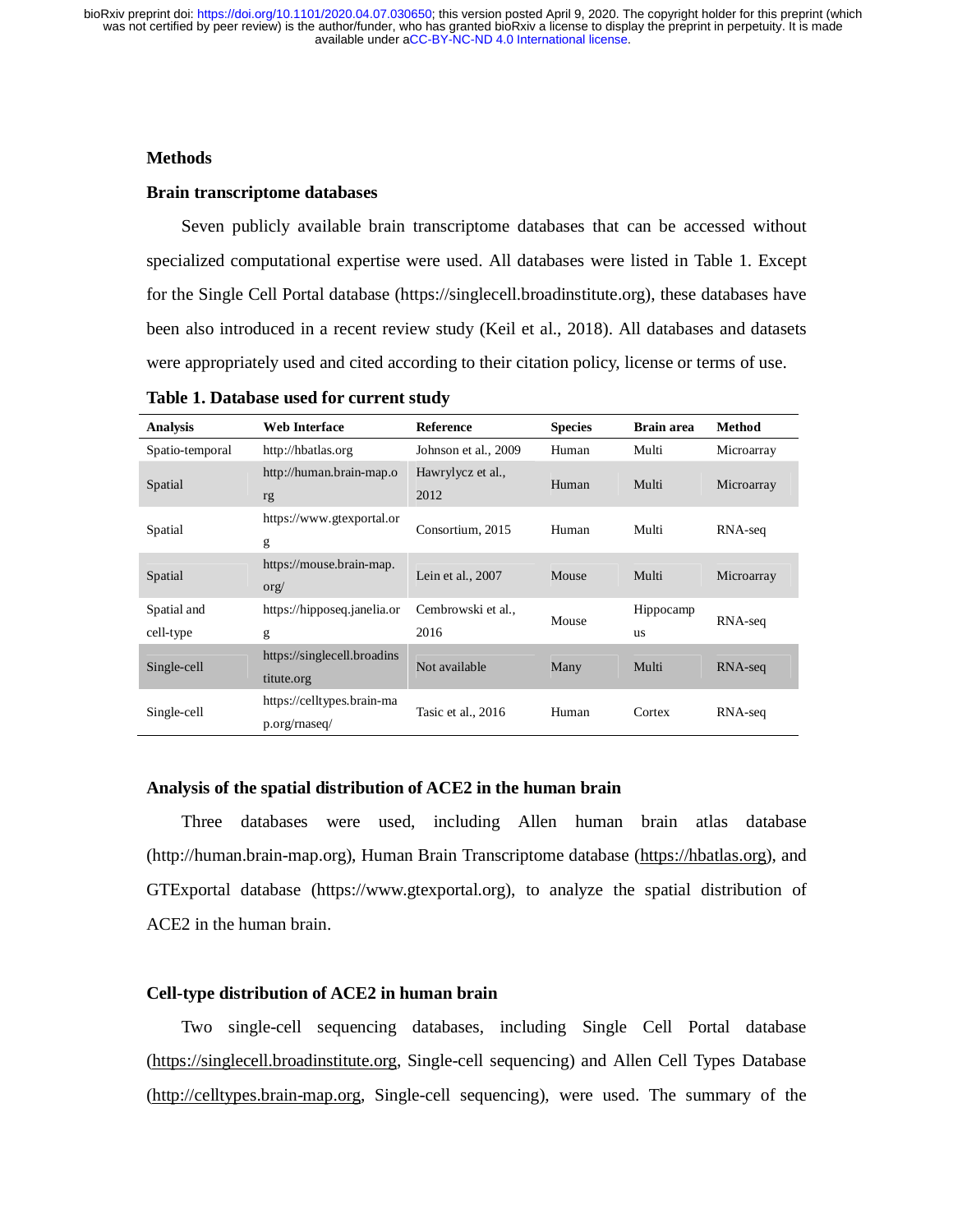included three datasets for human brain were shown in Table 2.

## **Table 2. Summary of cell-type or single-cell sequencing databases for human and mouse**

| . .<br>v | . . |
|----------|-----|
|          |     |

| <b>Brain</b> area                       | Reference                                                      | <b>Method</b>                                                | <b>Nuclei</b>              | <b>Species</b><br>$n$ (age)                | <b>Source</b>                                                       |
|-----------------------------------------|----------------------------------------------------------------|--------------------------------------------------------------|----------------------------|--------------------------------------------|---------------------------------------------------------------------|
| Middle temporal<br>gyrus                | Tasic et al., 2016                                             | SMART-Seq                                                    | 15928                      | Human<br>$n=8(24-66)$                      | https://celltypes.brain-map.org/r<br>naseq/human/mtg                |
| Posterior<br>cingulate cortex           | Gaublomme et<br>al., 2019                                      | Multiplexing<br>$snRNA-seq$                                  | 9923                       | Human $n=20$<br>$(>\square 65)$            | https://singlecell.broadinstitute.<br>org/single_cell/study/SCP371  |
| Prefrontal cortex<br>and<br>Hippocampus | (Habib et al.,<br>2017)                                        | DroNc-Seq                                                    | 19550                      | Human<br>$n=5(40-65)$                      | https://singlecell.broadinstitute.<br>org/single_cell/study/SCP90/  |
| Whole cortex                            | Ding et al., 2019                                              | 10x Chromium.<br>SMART-seq2,<br>DroNc-seq and<br>sci-RNA-seq | 13783                      | Mouse<br>(one month<br>old)                | https://singlecell.broadinstitute.<br>org/single_cell/study/SCP425/ |
| SNr, SNc, VTA                           | U19 - Huang<br><b>BICCN</b> data<br>(1U19MH11482)<br>$1-01)^a$ | Unclear                                                      | 13861                      | Mouse<br>(unclear)                         | https://singlecell.broadinstitute.<br>org/single_cell/study/SCP478  |
| Cerebellum                              | Kozareva et al.,<br>2020                                       | High-throughput<br>single-nucleus<br>RNA-seq                 | 611034<br>(10000)<br>used) | Mouse<br>2 female, 4<br>male, (60<br>days) | https://singlecell.broadinstitute.<br>org/single_cell/study/SCP795  |
| Prefrontal cortex<br>and<br>hippocampus | Habib et al.,<br>2017                                          | DroNc-Seq                                                    | 29543                      | Mouse<br>4, (adult)                        | https://singlecell.broadinstitute.<br>org/single_cell/study/SCP60   |
| Hippocampus                             | Cembrowski et<br>al., 2016                                     | Div-Seq                                                      | 1367                       | Mouse<br>unclear                           | https://singlecell.broadinstitute.<br>org/single_cell/study/SCP1    |

<sup>a</sup> This dataset is provided by Huang et al (https://biccn.org/teams/u19-huang) and from BRAIN Initiative Cell Census Network (BICCN, https://biccn.org/). Multiplexing snRNA-seq: Nuclei multiplexing with barcoded antibodies for single-nucleus genomics Smart-Seq: Switching mechanism at 5' end of the RNA transcript; DroNc-Seq: Deciphering cell types in human archived brain tissues by massively-parallel single nucleus RNA-seq; sci-RNA-seq: single-cell combinatorial-indexing RNA-sequencing analysi; SNr: substantia nigra pars reticulate; SNc: substantia nigra pars compacta; VTA: ventral tegmental area;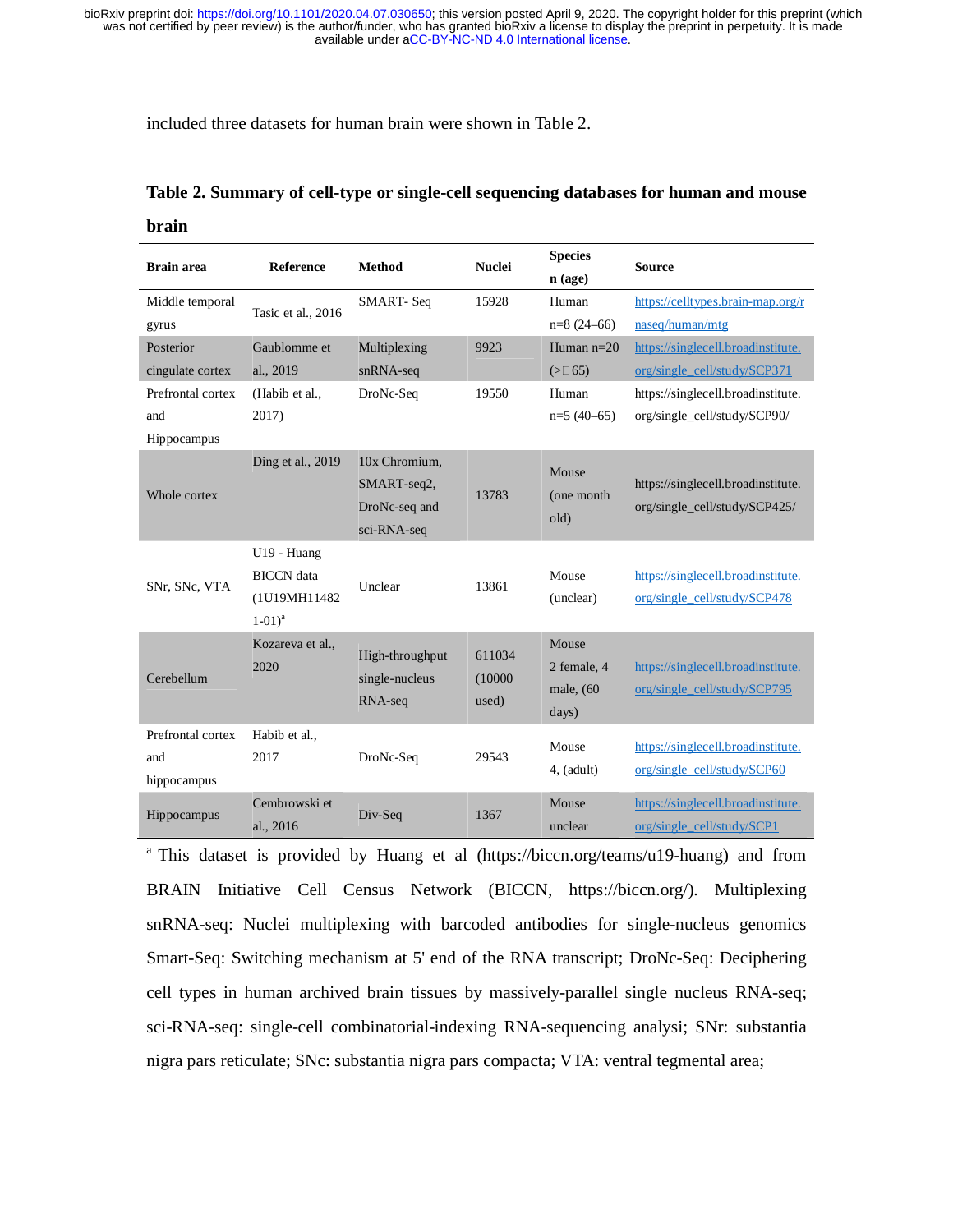#### **Spatial and cell-type distribution of Ace2 in mouse brain**

Allen mouse brain atlas database (http://mouse.brain-map.org) was used to analyze the general spatial distribution of Ace2 in the mouse brain. Four cell-type sequencing datasets from hippocampus RNA-seq atlas, (https://hipposeq.janelia.org/) and five single-cell sequencing datasets form Single Cell Portal database were used for cell-type distribution of Ace2 in the mouse brain. The summary of the used five single-cell sequencing datasets was also shown in Table 2.

#### **Data processing and statistical analysis**

Datasets were independently searched and analyzed by two authors (R.C. and J.Y.) and any disagreements were discussed and resolved by consensus with the corresponding author (Z.X.). The data from Allen human brain atlas database and Allen Cell Types Database was exported to Microsoft Excel 2017 and GraphPad Prism 6.0 for further analysis. ACE2 expression data from the Allen human and mouse brain atlas database were also imported to Brain Explorer 2.0 software to get visualization. The data from the other databases were analyzed online.

To minimize false positive of expression as previous studies (Gonzalez-Castellano et al., 2019; Mortazavi et al., 2008), a gene with calculate counts per million (CPM), transcripts per million (TPM), unique molecular identifier (UMI) count or Fragments Per Kilobase Million  $(FPKM) > 1$  were considered to be positive, which also is the same as  $log10$  (CPM),  $log10$ (TPM) or log10 (UMI)  $\geq 0$  as well as log10 (CPM+1), log10 (TPM+1), and log10 (UMI+1)  $\geq 0.3$ . Beside, Z score of ACE2 expression  $> 1$  were considered as high ACE2 expression in Allen human brain atlas data.

Where applicable, data are expressed as median or mean. Interquartile range (IQR), 95%CI, range and/or all sample points, were also provided if possible.

#### **Results**

#### **The general expression of ACE2 in the human brain.**

According to the GETx portal database (Consortium, 2015), compared with the lung, the general expression of ACE2 was lowe but not none in the brain (**Figure 1A**). The expression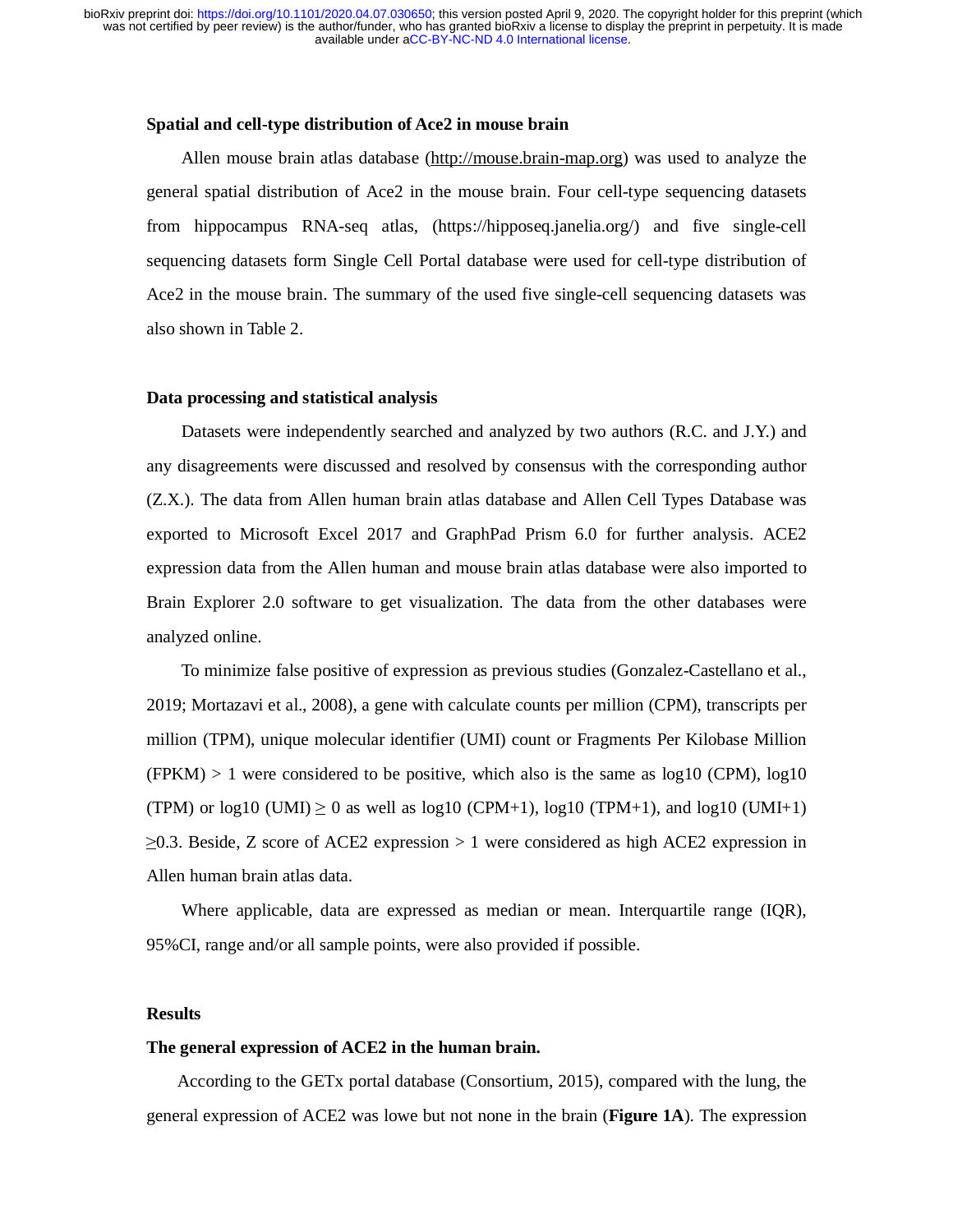intensity of ACE2 was similar among different brain regions. Excepted for the lung (38 out of 578, 6.57%), the samples with log10(TMP+1) of ACE2 expression >0.3 were also found in amygdala (1 out of 152, 0.65%), anterior cingulate cortex (2 out of 176, 1.14%), caudate (3 out of 246, 1.22%), cortex (1 out of 255, 0.39%), frontal cortex (2 out of 209, 0.96%), hippocampus (4 out of 197, 2.03%), hypothalamus (3 out of 202, 1.49%), nucleus accumbens (1 out of 246, 0.41%), putamen (1 out of 205, 0.48%), spinal cord (cervical c-1, 4 out of 159, 2.52%), substantial nigra (5 out of 139, 3.60%), but none in cerebellum (0 out of 241) and cerebellar hemisphere (0 out of 215).

Besides, according to the Human Brain Transcriptome database (Johnson et al., 2009), the expression of ACE2 was also similar among cortex and other brain regions, which may not change a lot with the age (**Figure 1B and C**).



**Figure 1. The general expression of ACE2 in different human brain areas.** (**A**)The expression of ACE2 in different human brain areas and the lung according to GETx portal database (Consortium, 2015). The dotted line means  $log10$  (CPM+1) = 0.3, which means a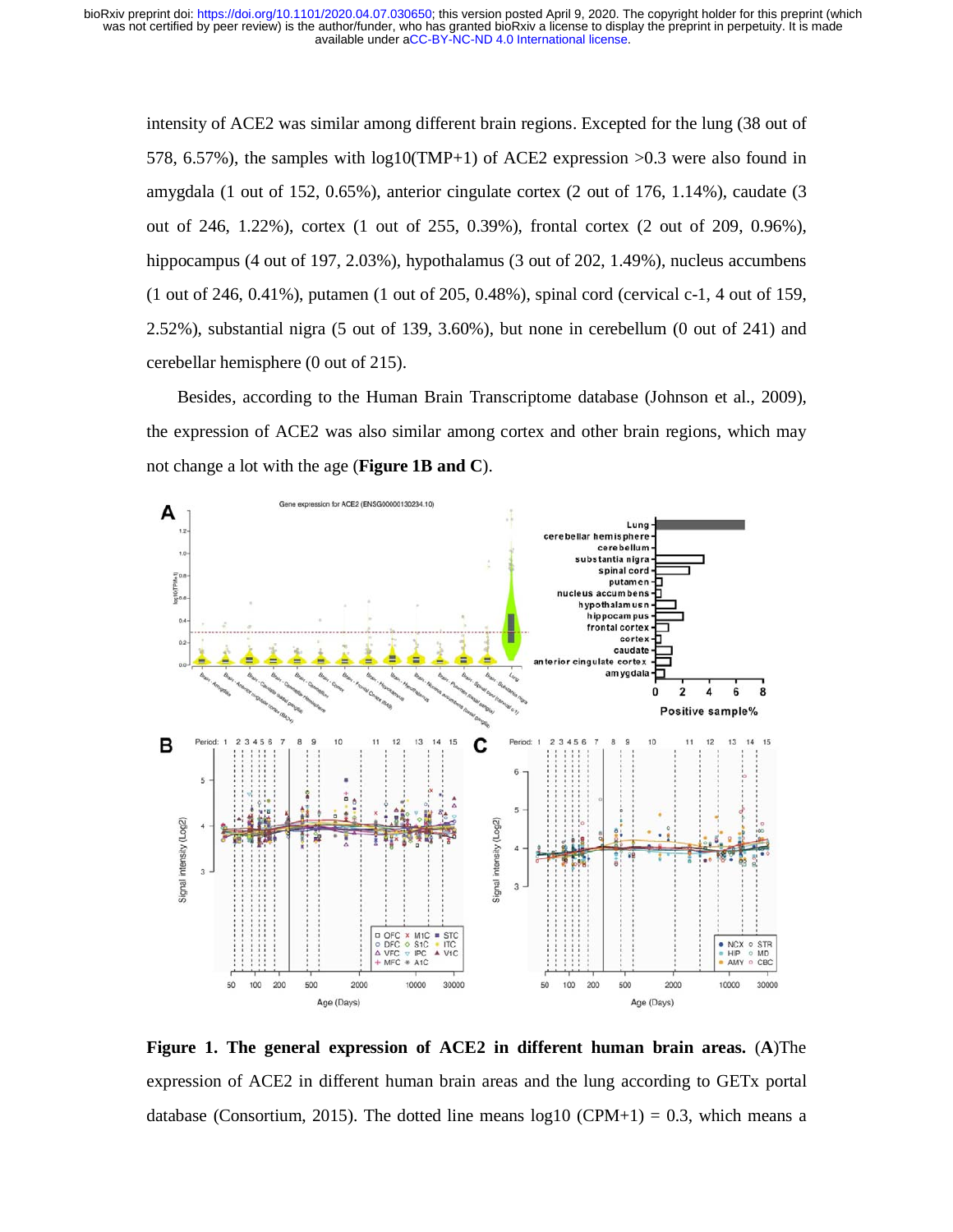threshold of the positive sample (>0.3 could be positive). (**B** and **C**) Change of intensity of ACE2 expression with age in different human brain areas according to Human Brain Transcriptome database (Johnson et al., 2009). Data are expressed as the median, interquartile range (IQR) and all sample points in **A**, while data are expressed as mean and all sample points in **B** and **C**.

## **Spatial distribution of ACE2 in the human brain.**

By providing slice images (**Figure 2A and B**), Allen Human Brain Atlas may prove a more detail Spatial distribution of ACE2 in the human brain than the GETx portal database and Human Brain Transcriptome database (Hawrylycz et al., 2012). Two microarray datasets using the different probes of ACE2 (A\_23\_P252981, CUST\_16267\_PI416261804) were found and used in Allen Human Brain Atlas (Http://human.brain-map.org/microarray/search). By analyzing the intensity of ACE2 expression, we found 20 brain areas with z score of ACE2 expression >1.0 in both datasets, which represents ACE2 expression in these brain areas is 1 standard deviation greater than the mean (**Figure 1C**).



**Figure 2. Spatial distribution of ACE2 in the human brain according to Allen Brain Atlas.** (**A**) 3D view of the expression of ACE2 in different human brain areas based on the data of probe A\_23\_P252981 (probe 1). (**B**) Planar view of the expression of ACE2 in the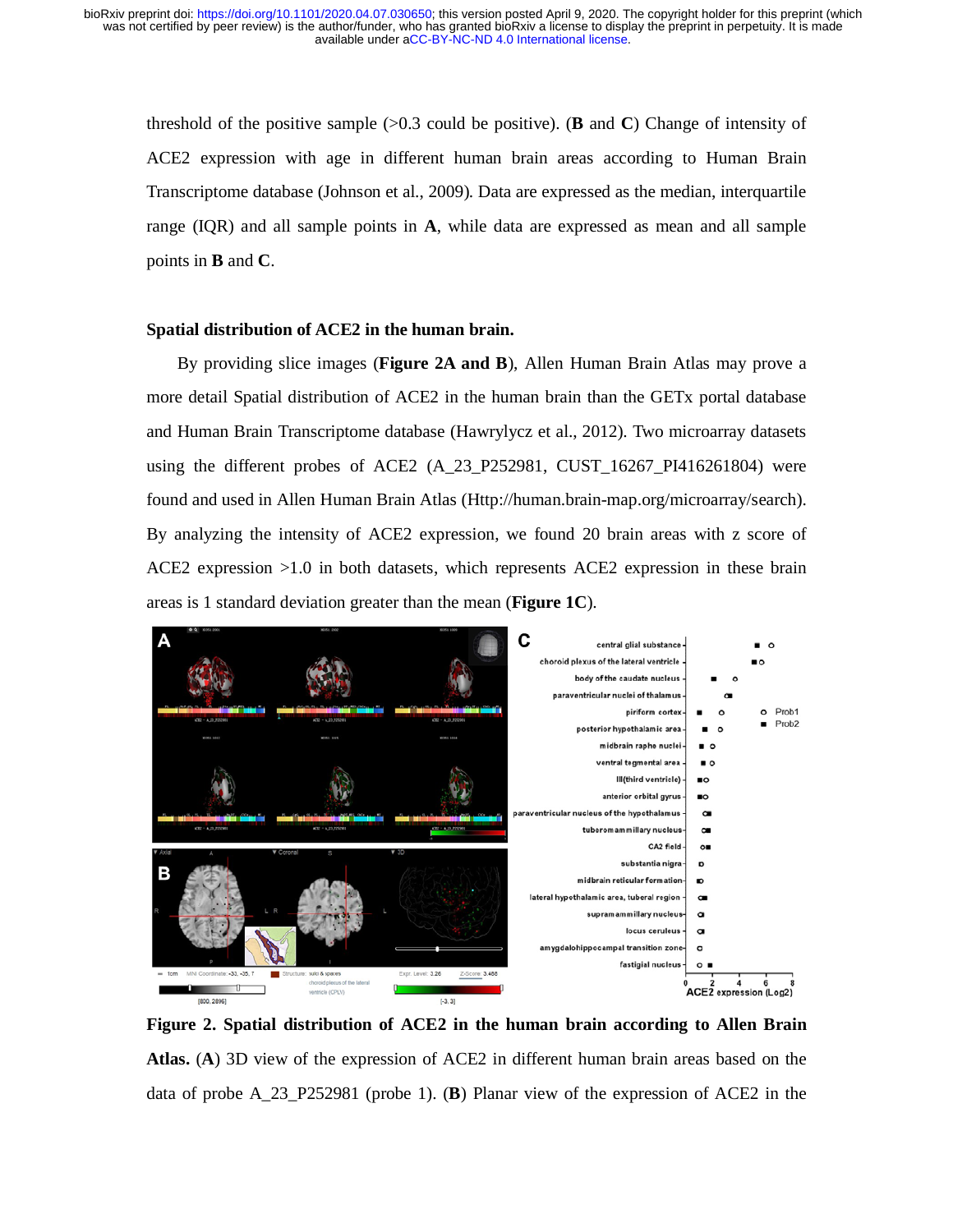choroid plexus of the lateral ventricle. The inset shows a sampled area of the choroid plexus of the lateral ventricle (the dark area in the inset). (**C**) the 20 brain areas with log2 intensity of ACE2 expression >1.0 in both datasets (probe 1: A\_23\_P252981; probe 2: CUST\_16267\_PI416261804). All data were generated from the Allen Human Brain Atlas (Http://human.brain-map.org/microarray/search). Images in A and B are directly form the Allen Human Brain Atlas (© 2010 Allen Institute for Brain Science. Allen Human Brain Atlas. Available from: human.brain-map.org).

#### **Spatial distribution of Ace2 in mouse brain.**

As shown in **Figure 3,** We additionally analyzed the spatial distribution of Ace2 in the mouse brain based on the Allen Mouse Brain Atlas (http://mouse.brain-map.org/gene/show/45849; Lein et al., 2007). Similar to the human brain, we found the Ace2 expression is relatively high in the choroid plexus of lateral ventricle, substantia nigra pars reticulata (SNR) and some cortical areas (including piriform cortex). Maybe different from the human brain, we additionally found the ACE2 expression is also relatively high in the olfactory bulb, while it was very low in most hippocampal areas.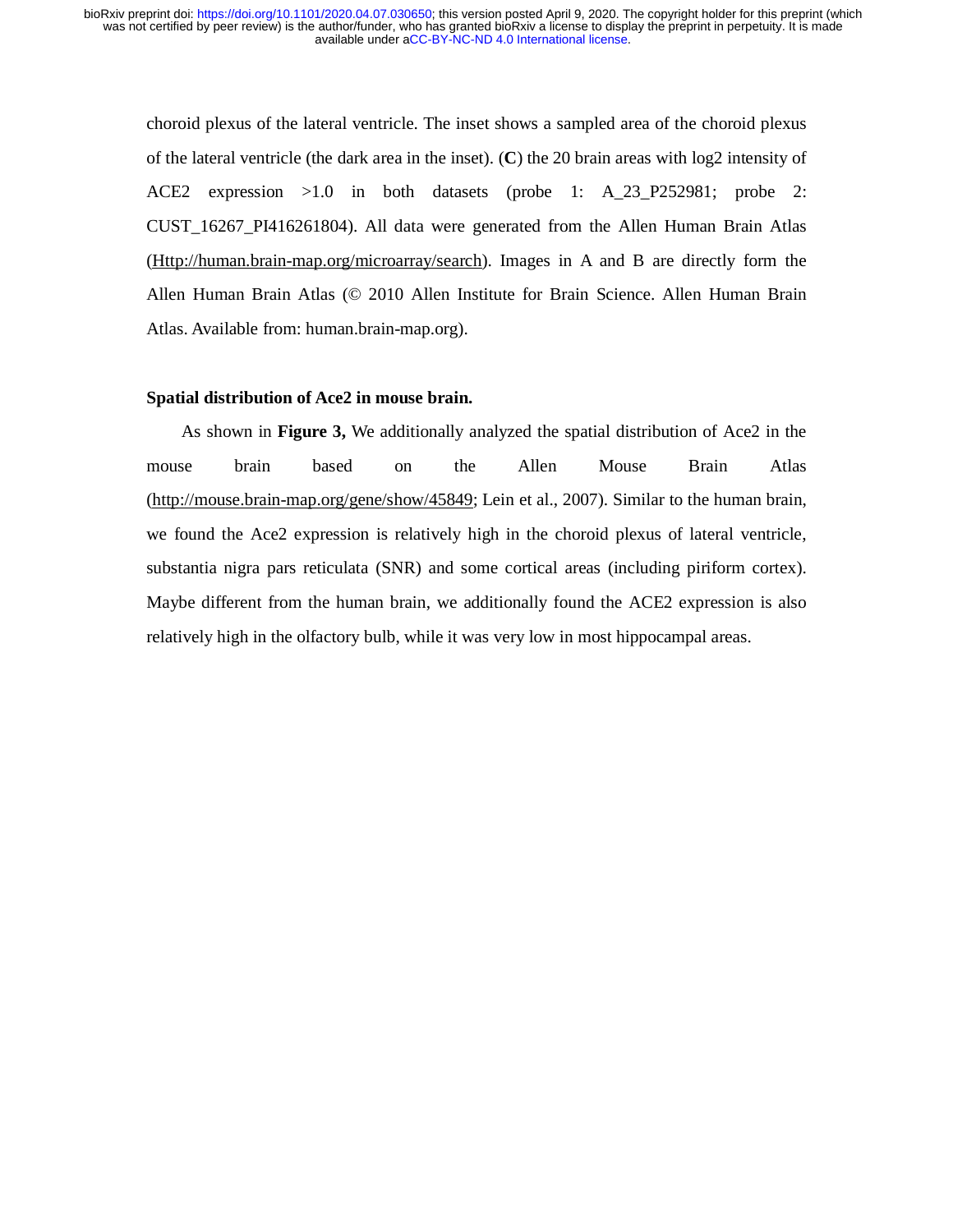

**Figure 3. Spatial distribution of ACE2 in mouse the brain.** The left column means Nissl's staining of mouse brain slice, the middle column means the ACE2 expression by antisense, the right column means the enlarged merged plots form Brain Explorer 2.0 software. Hip: hippocampus; LV: lateral ventricle; SNR: substantia nigra pars reticulate. Pir: piriform cortex. All images are from the Allen Mouse Brain Atlas (© 2004 Allen Institute for Brain Science. Allen Mouse Brain Atlas. Available from: https://mouse.brain-map.org/).

## **Cell-type distribution of ACE2 in the human brain**

We further collected and analyzed single-cell sequencing data, which may provide all mRNAs present in every single cell of tested brain tissue.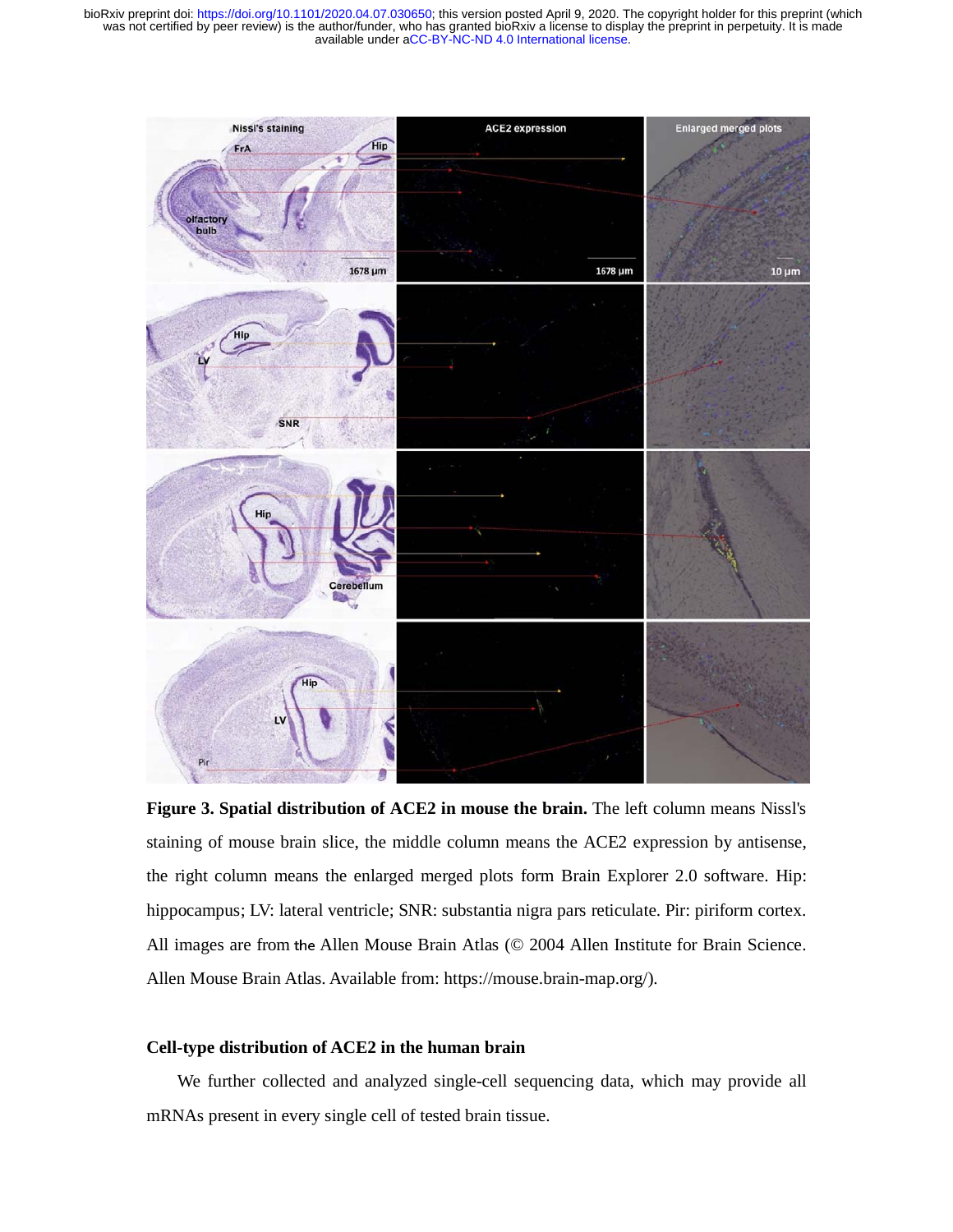By analyzing the single-cell sequencing data of human middle temporal gyrus (https://celltypes.brain-map.org/rnaseq/human/mtg; Tasic et al., 2016; **Figure 4A and B**), we found the expression of ACE2 is relatively high in excitatory neurons (164 out of 10525, 1.56%) and inhibitory neurons (41 out of 4164, 0.98%), but relatively low in non-neural cells (5 out of 914, 0.55%). The highest ACE2-expression cell type of excitatory neuron was FEZ Family Zinc Finger 2 (FEZF2) and Sodium Voltage-Gated Channel Beta Subunit 4 (SCN4B) expressing excitatory neurons of lay 4-5 (2 out of 25, 8%), while the highest ACE2-expression cell type of inhibitory neuron was somatostatin (SST) and Neuronal acetylcholine receptor subunit alpha-4 (CHRNA4) expressing inhibitory neurons in Lay1 (3 out of 52, 5.77%). Of note, two types of non-neural cells, glial fibrillary acidic protein (GFAP) positive astrocytes (2 out of 61, 3.27%) and oligodendrocytes (ODCs, 8 out of 313, 2.56%), also have a relatively high proportion of cells with the expression of ACE2. The details of ACE2 expression in each sub-cluster of brain cells in human middle temporal gyrus were shown in **Figure 4C and D**.



**Figure 4. ACE2 expression in the human middle temporal gyrus.** (**A**) The expression of ACE2 in the cells of the human middle temporal gyrus. Left: Red means potential ACE2-positive cells, while black means ACE2-negative cells; Right: the annotation map of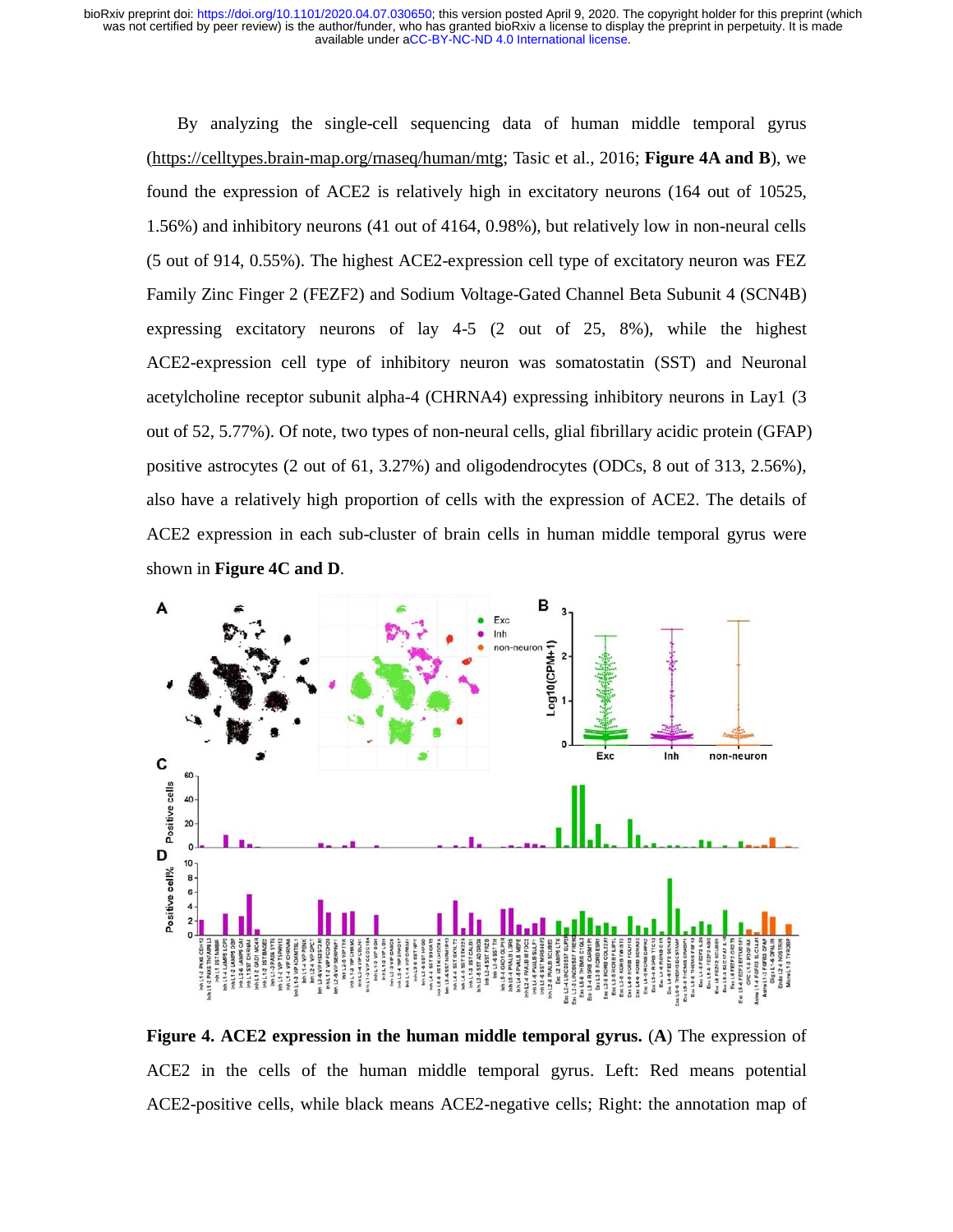cell clusters. (**B**) The expression of ACE2 in brain cell subtypes. (**C**) The number of ACE2-positive cells in each sub-cluster of brain cells. (**D**) The percentage of ACE2-positive cells in each sub-cluster of brain cells. Cells with  $log10$  (CPM+1)  $>0.3$  were considered as positive cells. CPM: calculate counts per million; Inn: Inhibitory neuron; Exc: Excitatory neuron; Oligo: oligodendrocyte; Astro: astrocytes; Micro: microglia. Original data are from https://celltypes.brain-map.org/rnaseq/human/mtg. Images in A were directly generated by the RNA-Seq Data Navigator from Allen Cell Types Database (© 2015 Allen Institute for Brain Science. Allen Cell Types Database. Available from: https://celltypes.brain-map.org/). Data are expressed as median, range and all sample points in B.

By analyzing the single-cell sequencing data of human posterior cingulate cortex (https://singlecell.broadinstitute.org/single\_cell/study/SCP371; Gaublomme et al., 2019 **Figure 5A and B**), we also found the expression of ACE2 was found in glutamatergic neurons (excitatory neurons, 88 out of 4308, 2.18%), GABAergic neurons (Inhibitory neurons, 14 out of 1327,1.06%) and astrocytes (14 out of 1274,1.10%), Oligodendrocyte progenitor cells (OPCs, 5 out of 342, 1.46%), ODCs (9 out of 2138, 0.42%), microglia (2 out of 355, 0.56%), and endothelial cells (2 out of 179, 1.12%). The details of ACE2 expression in each subtype of brain cell in human posterior cingulate cortex were shown in **Figure 5C**

By analyzing the single-cell sequencing data of archived human prefrontal cortex and hippocampus samples (https://singlecell.broadinstitute.org/single\_cell/study/SCP90/; Habib et al., 2017; **Figure 5D and E**), we found the expression of ACE2 may be low in the hippocampus (2 out of 9530, **Figure 5F**) and none in the prefrontal cortex (0 out of 5433, **Figure 5F**). Besides, the expression of ACE2 was not found in prefrontal excitatory neurons (0 out of 2501), prefrontal GABAergic neurons (0 out of 1048), hippocampal GABAergic neurons (0 out of 452), and hippocampal Cornu Ammonis (CA) excitatory neurons (0 out of 1166).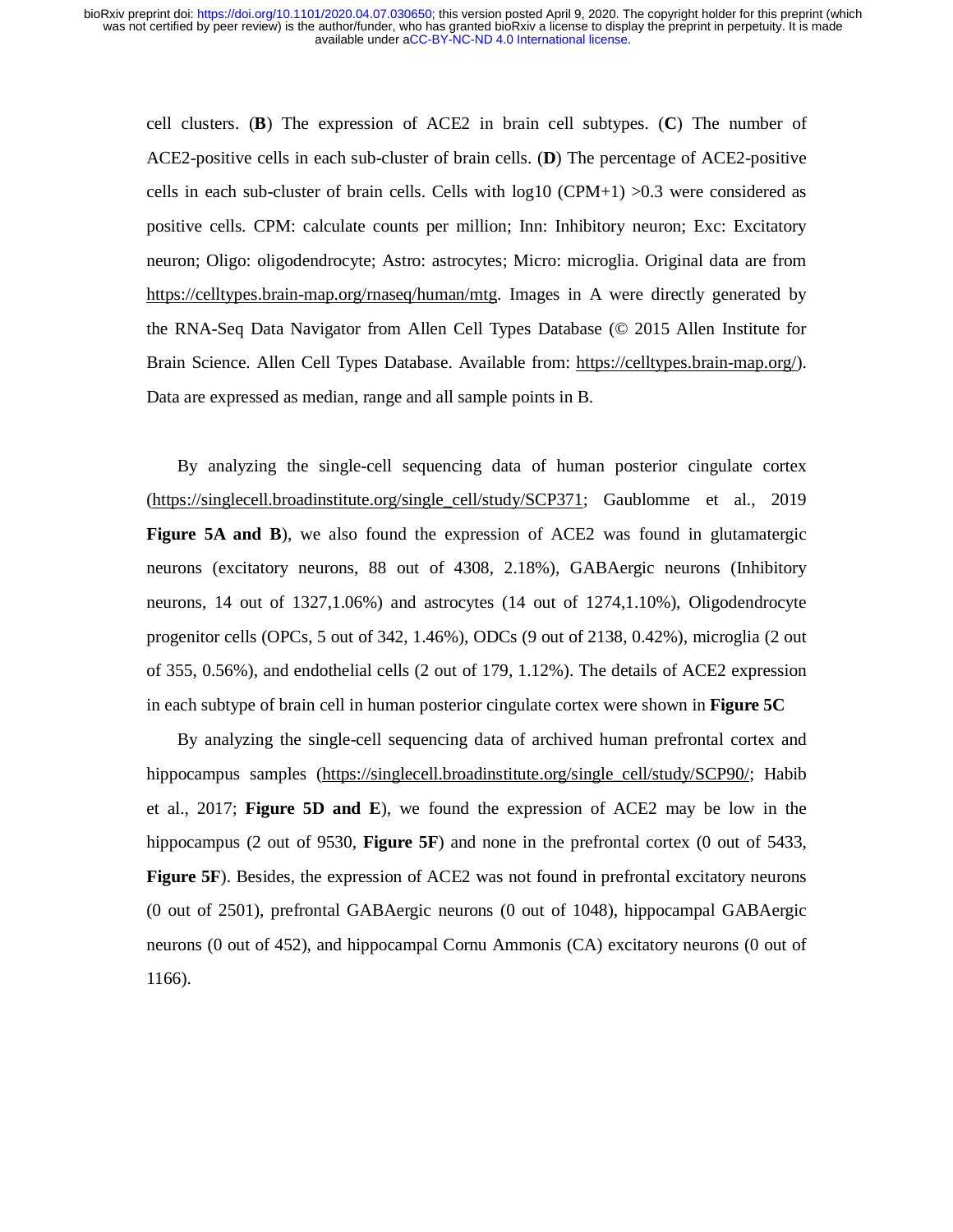

**Figure 5. Expression of ACE2 in the human posterior cingulate cortex, prefrontal cortex and hippocampus.** (**A**) Expression of ACE2 in the human posterior cingulate cortex. (**B**) The annotation map of cell clusters. (**C**) Expression of ACE2 in brain cell subtypes. (**D**) Expression of ACE2 in human prefrontal cortex and hippocampus. (**E**) The annotation map of brain regains, red points mean cells from the prefrontal cortex, and blue points mean cells from the hippocampus. (**F**) Expression of ACE2 in human prefrontal cortex and hippocampus. Original data are available from: https://singlecell.broadinstitute.org. Data are expressed as median, range and all sample points in C and F.

#### **Cell-type distribution of Ace2 in the mouse brain.**

In view of the difficulty in obtaining human brain samples, mousse brain was frequently used alternately. Thus, we also analyzed the expression of Ace2 receptors in the mouse brain.

According to the single-cell sequencing data of multiple mouse cortex (https://singlecell.broadinstitute.org/single\_cell/study/SCP425/; Ding et al., 2019; **Figure. 6A-C**), the expression of Ace2 was found in endothelial cells (31 out of 403, 7.7%), pericytes (6 out of 29, 20.69%), OPC (3 out of 276, 1.1%), excitatory neurons (26 out of 4040, 0.64%), inhibitory neurons  $(15 \text{ out of } 2472, 0.61\%)$ , microglia  $(1 \text{ out of } 313, 0.32\%)$ , ODC  $(1 \text{ out of } 2472, 0.61\%)$ 798, 0.12%) and astrocytes (1 out of 1412, 0.07%), but none in other unassigned cells (0 out of 257).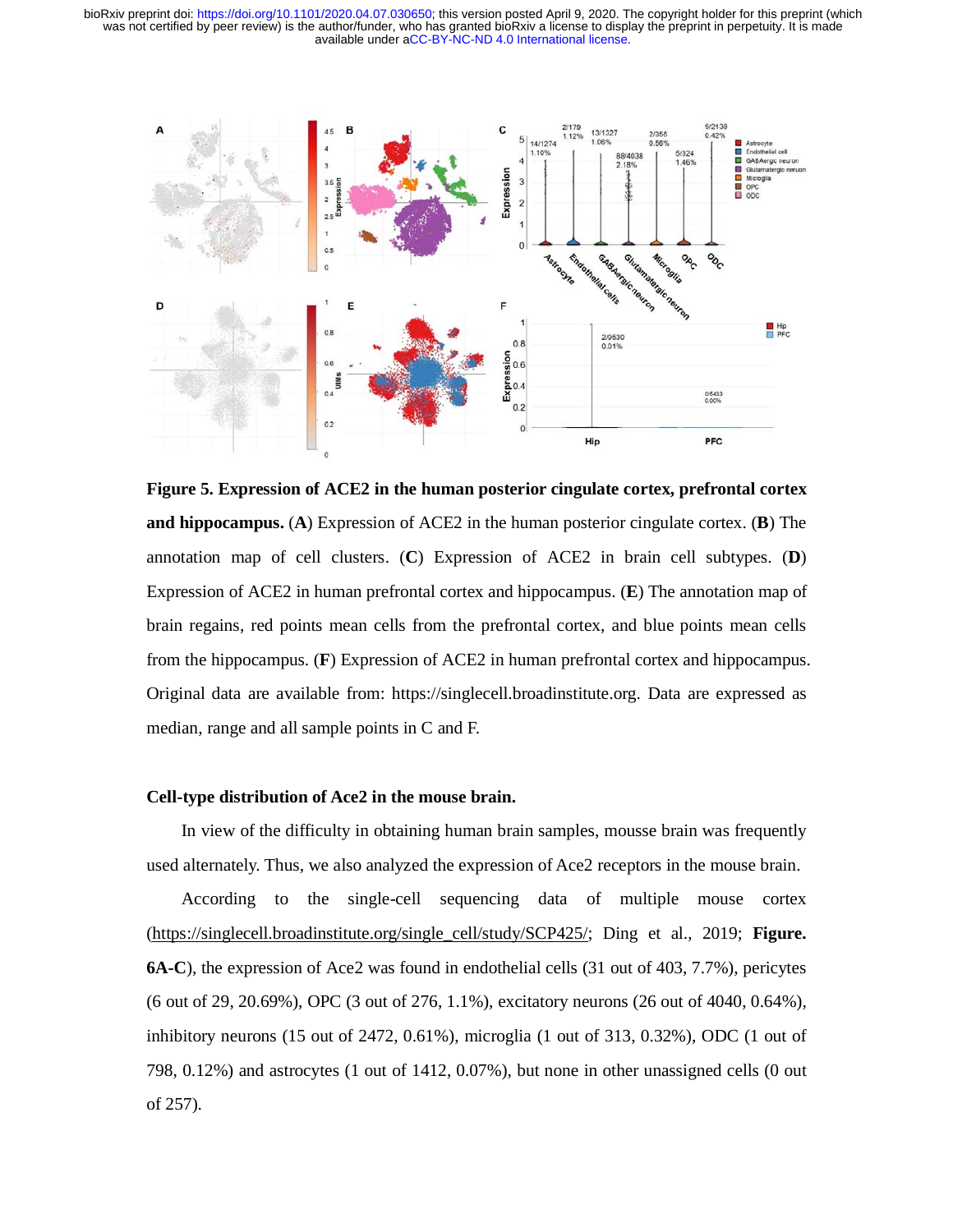Hippocampus and prefrontal cortex were important brain areas for learning and memory (Eichenbaum, 2017). According to the single-cell sequencing dataset of archived mouse brain samples (https://singlecell.broadinstitute.org/single\_cell/study/SCP60; Habib et al., 2017; **Figure. 6D-F**), we found the expression of Ace2 is found in endothelial cells (61 out of 416, 14.66%), ODC (1 out of 502, 0.20%), prefrontal cortex excitatory neurons (12 out of 4452, 0.27%) and astrocytes (1 out of 927, 0.10%), but it was none in GABAergic neurons (0 out of 816), hippocampal excitatory neurons (0 out of 1602), smooth muscle cell (0 out of 183), microglia (0 out of 209), OPC (0 out of 186) and Choroid plexus cell (0 out of 28). Besides, in another single-cell sequencing data of mouse hippocampus (https://singlecell.broadinstitute.org/single\_cell/study/SCP1; Cembrowski et al., 2016; **Figure. 6G-I**.), the Ace2 expression was found in one CA1 excitatory neuron (1 out of 155, 0.65%) and one glial cell (1 out of 88, 1.1%) in the mouse hippocampus. Besides, the Ace2 expression was not found in the CA2 neurons (0 out of 43), CA3 neurons (0 out of 72), DG neurons (0 out of 672), GABAergic neurons (0 out of 133) or ependymal cells (0 out of 25).

Substantia nigra was a high ACE2 expression area as suggest according to our spatial distribution analysis in both human and mouse brains. According to single-cell sequencing data of mouse substantia nigra pars reticulata (SNr), substantia nigra pars compacta (SNc) and ventral tegmental area (VTA) areas (https://singlecell.broadinstitute.org/single\_cell/study/SCP478; BICCN dataset proved by Huang et al. Available from: biccn.org/teams/u19-huang; **Figure. 6J-L**), the expression of Ace2 is found in many endothelial cells (81 out of 647, 12.5%), and some dopamine neurons (3 out of 811, 0.37%), inhibitory neurons (3 out of 2166, 0.21%), extra neurons (4 out of 1875, 0.14%), ODCs (3 out of 2492, 0.12%), and microglia/macrophages (1 out of 179, 0.56%), but none in astrocyte (0 out of 1547) and polydendrocyte cells (0 out of 283).

the expression of Ace2 in the cerebellum was inconsistent according to our spatial distribution analysis in human and mouse brains. According to single-cell sequencing data of mouse cerebellum (https://singlecell.broadinstitute.org/single\_cell/study/SCP795; Kozareva et al., 2020; **Figure. 6M-O**), the expression of Ace2 was found in endothelial mural cells (33 out of 592, 5.5%), endothelial stalk cells (6 out of 592, 1.01%) and ODCs (3 out of 593, 0.51%), choroid cells (2 out of 591, 0.34), Golgi cells (2 out of 592, 0.34%), OPCs (2 out of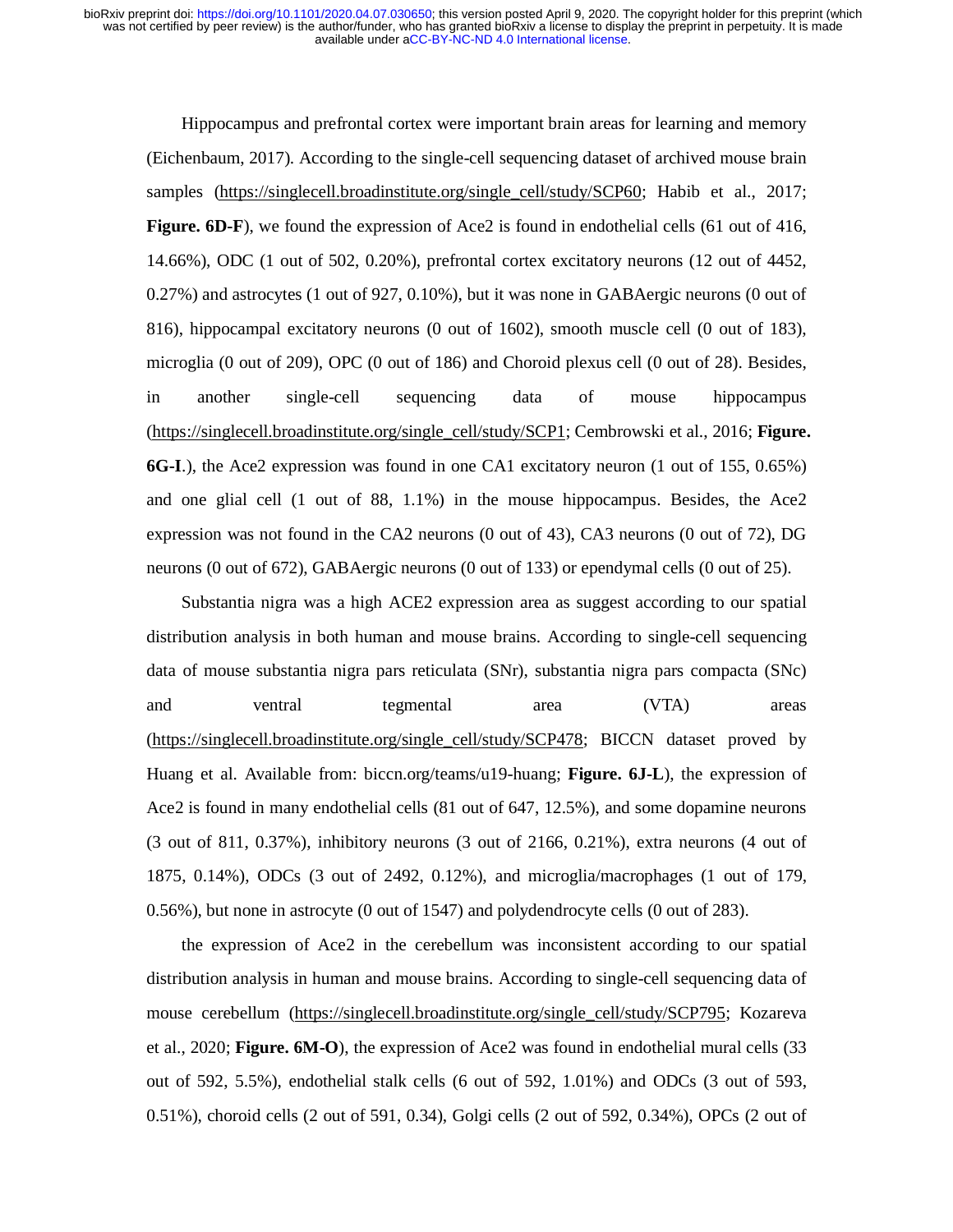592, 0.34%), molecular layer type 2 interneurons (1 out of 592, 0.17%), Purkinje layer interneurons (2 out of 592, 0.17%), and Purkinje cells (1 out of 593, 0.17%). Ace2 expression was not found did in any astrocytes, Bergmann cells, ependymal cells, granule cells, molecular layer type 1 interneurons, macrophages, microglia, and unipolar brush cells.



**Figure 6. Cell-type distribution of Ace2 in the mouse brain.** (**A-C**) Cell-type distribution of Ace2 in the mouse cortex. (**A**): Ace2 expression map; (**B**): the annotation map; (**C**) distribution plot. (**D-F**) Cell-type distribution of Ace2 in the mouse prefrontal cortex and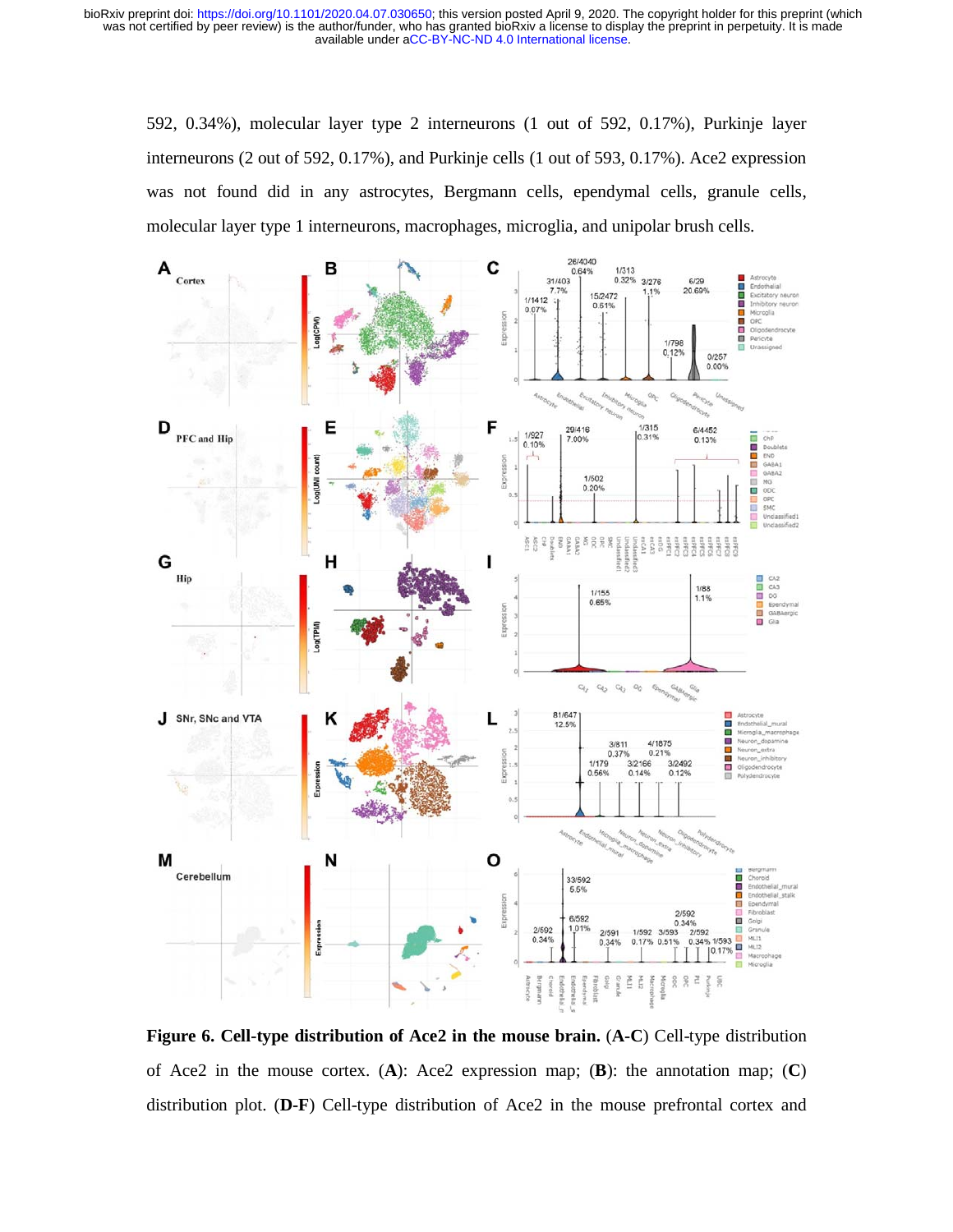hippocampus. (**D**): Ace2 expression map; (**E**): the annotation map; (**F**) distribution plot. (**G-I**) Cell-type distribution of Ace2 in mouse hippocampus. (**G**): Ace2 expression map; (**H**): the annotation map; (**I**) distribution plot. (**J-L**) Cell-type distribution of Ace2 in mouse SNr, SNc, and VTA. (**J**): expression map; (**K**): the annotation map; (**L**) distribution plot. (**M-O**) Cell-type distribution of Ace2 in mouse cerebellum. (**M**): Ace2 expression map; (**N**): the annotation map; (**O**) distribution plot. ACS: astrocyte; ChP: choroid plexus cell; END: endothelial cells; Hip: hippocampus; MG: microglia; MLI: molecular layer interneuron; ODC: oligodendrocyte; OPC: Oligodendrocyte progenitor cell. PFC: prefrontal cortex; SMC: smooth muscle cell; SNr: substantia nigra pars reticulate; SNc: substantia nigra pars compacta; VTA: ventral tegmental area; UBC: unipolar brush cells. Data are expressed as median, range and all sample points in **C, F, I, L, and O**. Original data are available from: https://singlecell.broadinstitute.org.

As the inconsistent results were found in the hippocampus based on the single-cell sequencing, we additionally analyzed the expression of Ace2 in a cell-type sequencing database of mouse hippocampus, the Hippocampus RNA-seq atlas database (https://hipposeq.janelia.org; Cembrowski et al., 2016). As shown in **Figure 7**, we found: (1) Ace2 expression were only found in intermediate and ventral areas of the hippocampus with the mean FPKM<1 (**Figure 7A**); (2) Ace2 expression were found in ventral pyramidal cells but not in dorsal CA1 pyramidal cells, dorsal CA3 pyramidal cells, dorsal CA2 pyramidal cells, dorsal DG granule cells, dorsal DG mossy cells, ventral CA3 pyramidal cells and ventral DG granule cells (**Figure 7B**); (3) Ace2 expression were not found in PV-positive or SST-positive interneurons in the hippocampus (**Figure 7C**); (4) Ace2 expression were not found in any neurons that project to post-subiculum, NAc or amygdala (**Figure 7D**).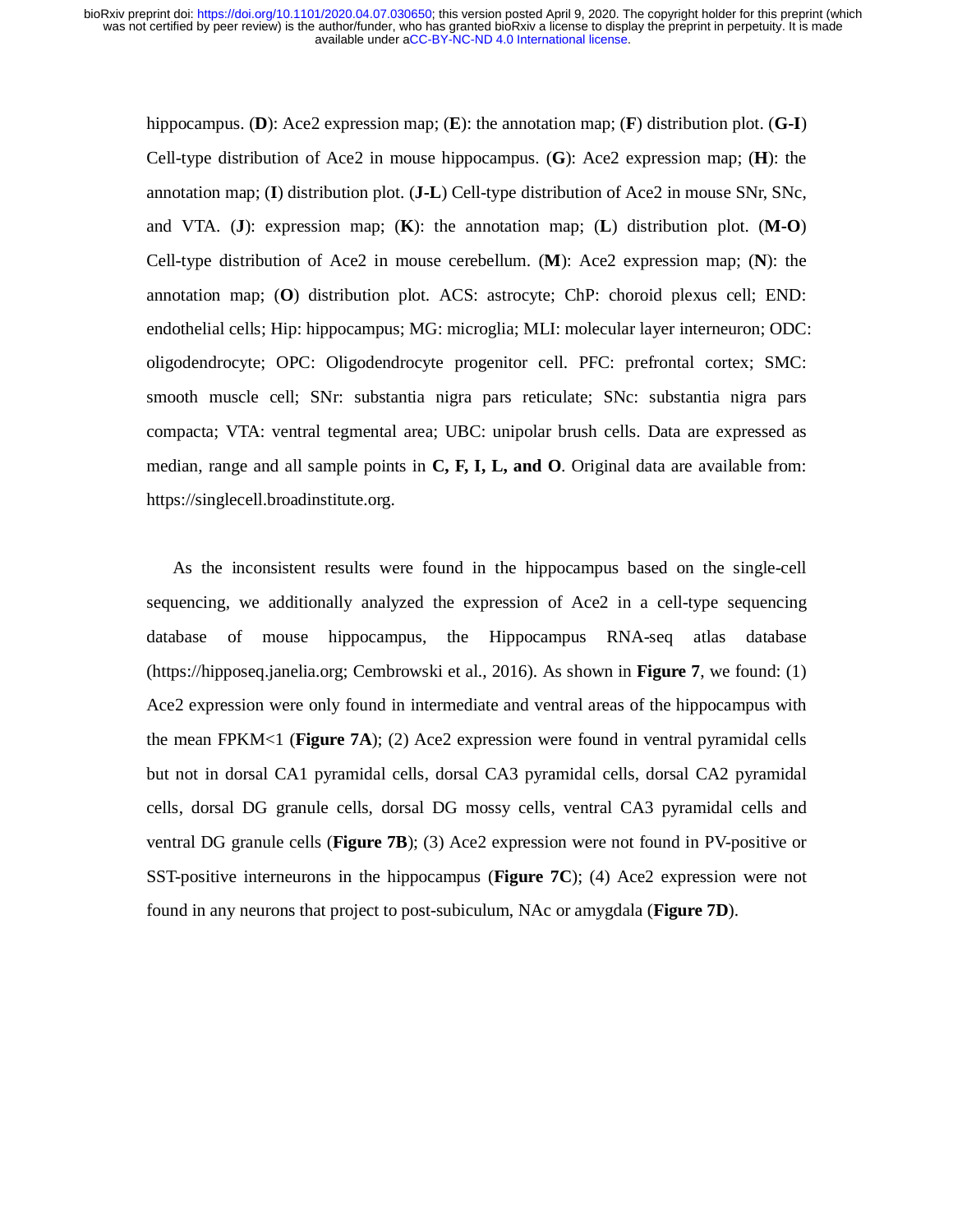

**Figure 7. Spatial and cell-type distribution of ACE2 in the mouse hippocampus.** (**A**) Spatial distribution of ACE2 in mouse hippocampus. (**B**) Spatial distribution of ACE2 in mouse hippocampal pyramidal cells and granule cells. dg\_d: Dorsal DG granule cell; dg\_v Ventral DG granule cell; mc: Dorsal DG mossy cell; ca3\_d: Dorsal CA3 pyramidal cell; ca3\_v: Ventral CA3 pyramidal cell; ca2: Dorsal CA2 pyramidal cell; ca1\_d: Dorsal CA1 pyramidal cell; ca1\_v: Ventral CA1 pyramidal cell (**C**) Cell-type distribution of ACE2 in mouse hippocampal interneurons. Pv: parvalbumin-expressing neurons; sst: somatostatin-expressing neurons. (**D**) Distribution of ACE2 in mouse hippocampal neurons that project to post-subiculum, nucleus accumbens or amygdala. post: post-subiculum projecting neuron; amyg: amygdala projecting neuron. NAc; nucleus accumbens projecting neuron. FPKM: Fragments Per Kilobase Million. Data are expressed as mean and 95%CI. Original data are available from: https://hipposeq.janelia.org (Cembrowski et al., 2016)

## **Discussion**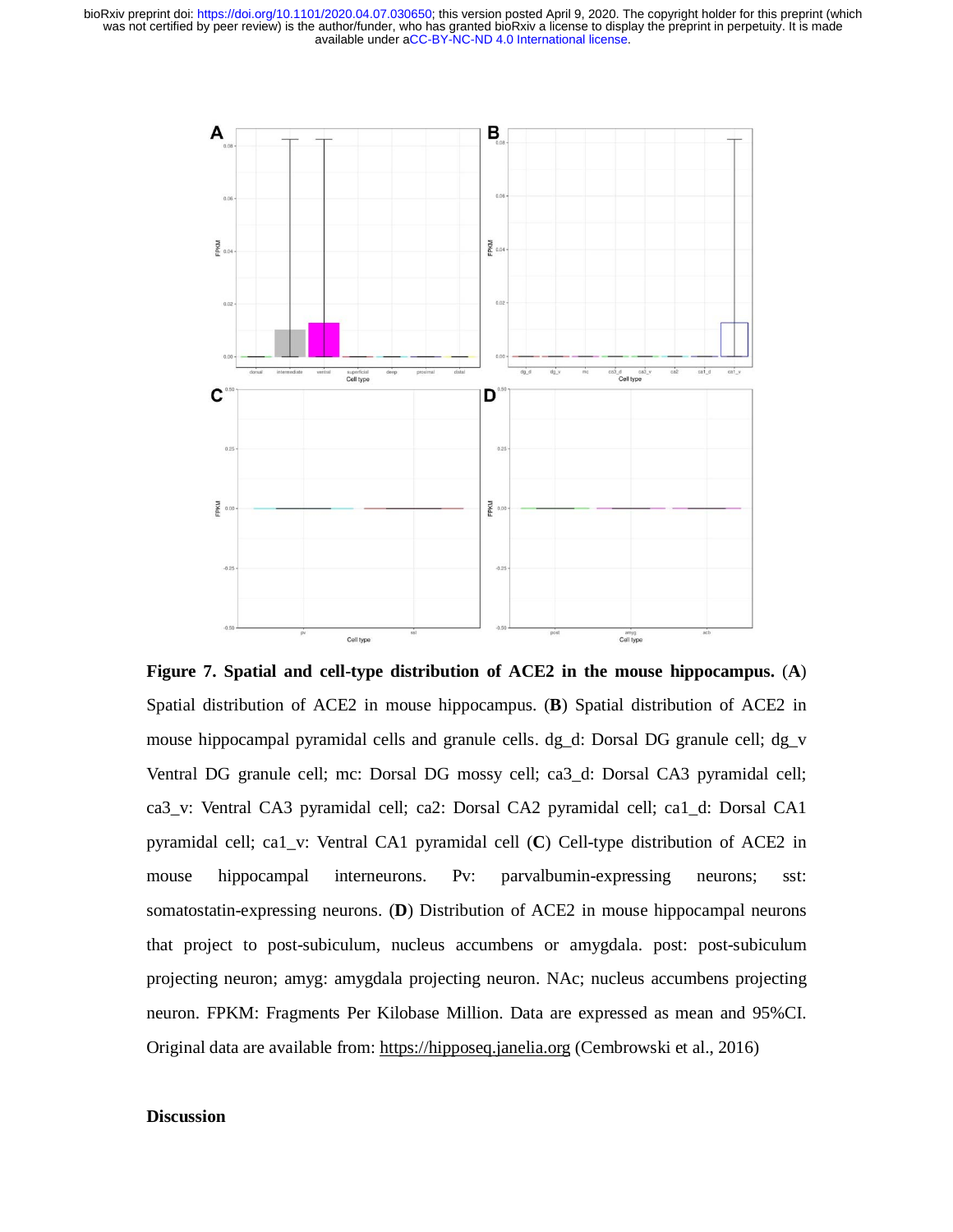ACE2 is an important entry receptor for SARS-CoV-2 and SARS-CoV infecting host organs (Hoffmann et al., 2020). Though the infection of SARS-COV in the brain was reported in the past (Gu et al., 2005; Xu et al., 2005), the distribution of ACE2 in the brain is still unclear. Here we mainly found: (1) The expression of ACE2 was relatively high in several specific brain areas in human, such as such as the substantia nigra and brain ventricles; (2) the expression of ACE2 located in many neurons (both excitatory and inhibitory neurons) and some non-neuron cells (mainly astrocytes and ODCs) in human middle temporal gyrus and posterior cingulate cortex, but the ACE2-expressing cells was none in PFC and very few in hippocampus; (3) Except for the additional expression of ACE2 in the olfactory bulb areas for spatial distribution and the pericytes and endothelial cells for cell-type distribution analysis, the main distribution figure of ACE2 in mouse brain was similar to that in human. Thus, our results reveal an outline of ACE2 distribution in the human and mouse brain, which support the hypotheses that the SARS-CoV-2 is capable to infect the brain and may result in serious CNS symptoms in COVID-19 patients (Kabbani and Olds, 2020).

SARS-CoV-2 shares a 77.2% amino acid identity, 72.8% sequence identity and high structural similarity to previous SARS-CoV (Brielle et al., 2020; Wu et al., 2020). Similar to SARS-CoV, experimental affinity measurements show a high affinity of the receptor-binding domain of SARS-CoV-2 and ACE2 (Brielle et al., 2020; Lu et al., 2020). Here we found the expression ACE2 was relatively highly expressed in some special brain regions in human (**Figure 2**), though the total expression of ACE2 is low and similar in most brain areas. Even more, the percent of ACE2 positive samples of substantial nigra was almost comparable to that of lung (3.60% vs 6.57%), though the total expression in substantial nigra seems much lower than that in the lung (**Figure 1A and B**). Besides, the total expression of ACE2 seems not change with age (**Figure 1C**). Thus, our results highlight the importance of spatial distribution rather than general total expression of ACE2 in the brain.

For the spatial distribution of ACE2 in human brain, we found ACE2 may be relatively high (Z score>1) expressed in many important brain nuclei as follows: (1) brain areas where located the neural cell bodies of different neuromodulators, including dopaminergic nuclei (midbrain reticular formation, VTA and substantia nigra), serotoninergic nuclei (midbrain raphe nuclei) (Pollak Dorocic et al., 2014), histaminergic nuclei (tuberomammillary nucleus,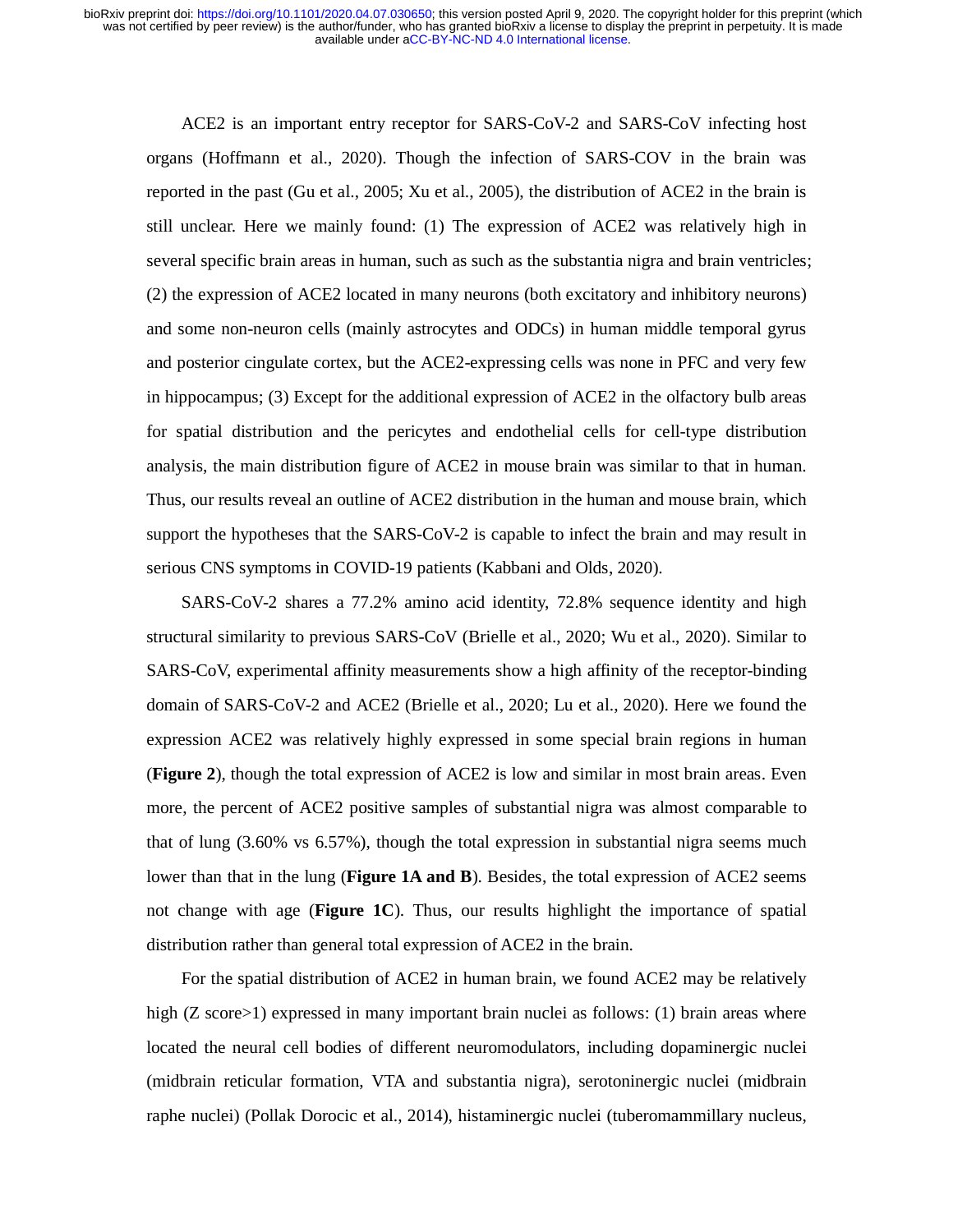TM) (Hu and Chen, 2017), and norepinephrinergic nuclei (locus ceruleus) (Wood and Valentino, 2017); (2) Brain areas participating in important physiologic functions, including posterior hypothalamic area (involved in the control of the sleep-wake cycle, cardiovascular regulation and the expression of defensive-aggressive behavior)(Katagiri et al., 2013), paraventricular nuclei of thalamus (involved in the control of wakefulness, feeding, appetitive motivation, drug addiction, regulation of stress and negative emotional behavior, and epilepsy)(Chen et al., 2020; Ren et al., 2018), paraventricular nucleus of the hypothalamus (neuroendocrine neurons regarding oxytocin, vasopressin, corticotropin-releasing hormone, thyrotropin-releasing hormone)(Qin et al., 2018), and lateral hypothalamic area (the central regulation of hunger, thirst, rewarding, and autonomic nervous system) (Stuber and Wise, 2016); (3) Other brain areas, including amygdalo-hippocampal transition area (related to fear expression) (Fujisaki et al., 2004), hippocampal CA2 field (related to learning and memory) (Dudek et al., 2016), fastigial nucleus (related to body and eye movements) (Zhang et al., 2016), and piriform cortex (related to the sense of smell and epilepsy) (Cheng et al., 2020). Thus, our results may provide some clues to further study on the brain infection of SARS-CoV-2 in the COVID-19 patients, and suggesting SARS-CoV-2 might be able to result in serious CNS symptoms in COVID-19 patients (if it could infect these important brain areas by binding ACE2). Brain imaging and long-term follow up may be needed in COVID-19 patients for the possibility of SARS-CoV-2 brain infection and the following brain disorders.

The routes or pathways for SARS-CoV and novel SARS-CoV-2 entering the brain are still unclear. According to experiments in mice transgenic for human ACE2, intranasally given SARS-CoV may enter the brain by olfactory nerves (Netland et al., 2008). Consistent with this, we found the expression of ACE2 in the olfactory bulb is higher than that in most other cortexes (Figure 3). In human brain, we found piriform cortex, a brain area directly connected with olfactory bulb, were ACE2 high-expression. Though no ACE2 expression data of olfactory bulb in human was available, our results indirectly support the hypothesis that SARS-CoV-2 might enter the human brain by olfactory nerves. On the other hand, we additionally found the central glial substance and choroid plexus of lateral ventricle were with very high ACE2 expression  $(Z \text{ score} > 5)$  in the human brain. Relatively high expression of ACE2 in choroid plexus of lateral ventricle was also found in the mouse brain in current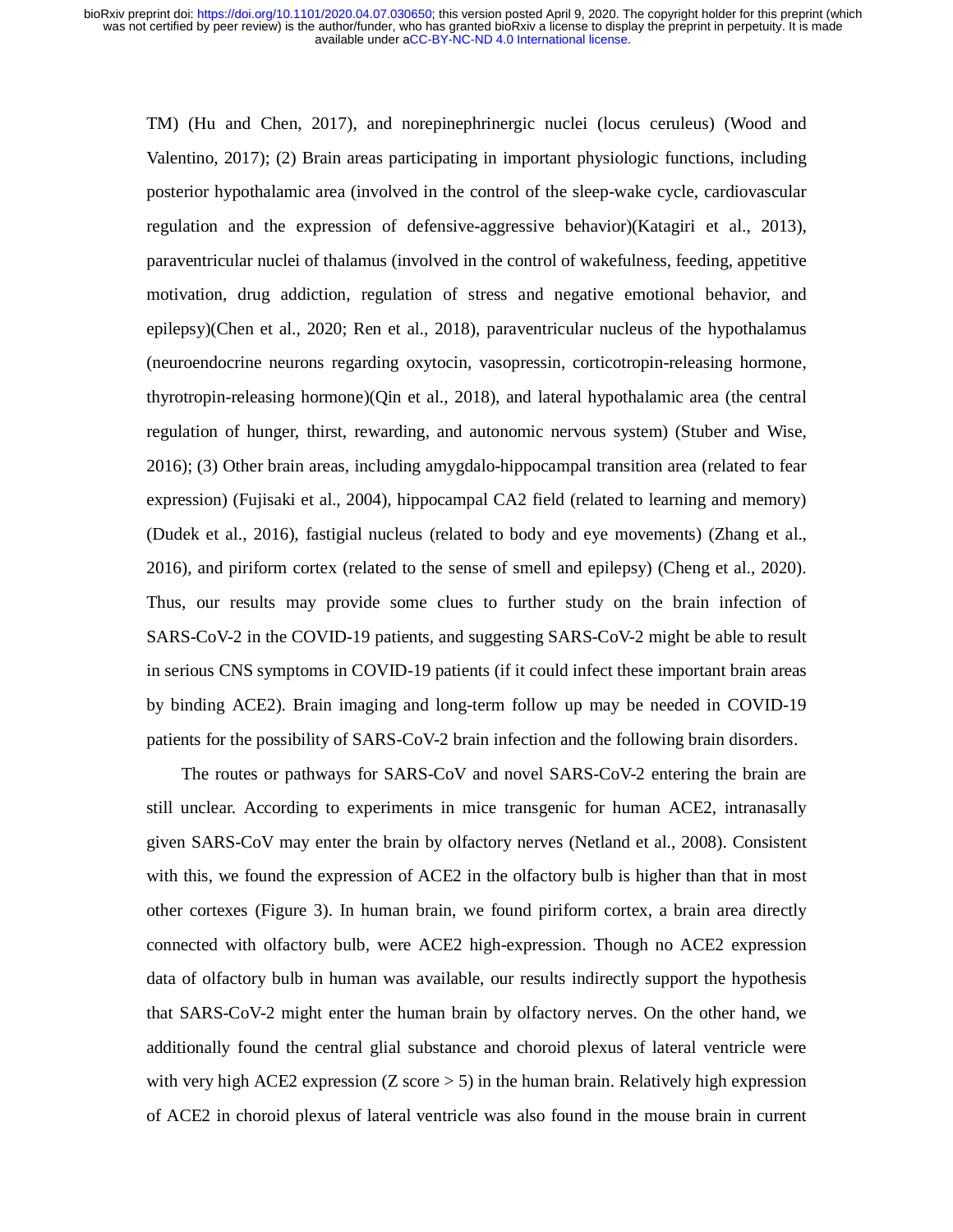study. The central glial substance refers to an area of grey matter surrounding the central canal, which carries CSF and helps to transport nutrients to the spinal cord (Thouvenin et al., 2020); Besides, the choroid plexus of ventricles is an important brain area for the generation of CSF (Lun et al., 2015), the main location of the blood-cerebrospinal fluid barrier (Ghersi-Egea et al., 2018), and a crucial gateway for immune cells entering the brain (Valente et al., 2019). Recently, the SARS-CoV-2 has also been found in cerebrospinal fluid (CSF) sample from a 56-year-old COVID-19 patient by genetic sequencing in China (http://www.ecns.cn/news/society/2020-03-05/detail-ifzuhesu4119860.shtml). SARS-CoV-2 may also infect the brain in a Japanese male patient (https://www3.nhk.or.jp/nhkworld/en/news/20200308\_07). Thus, our results suggest the high expression of ACE2 in the central glial substance and ventricles may provide another potential pathway for the SARS-CoV-2 or SARS-CoV entering CSF and/or spreading around the brain.

Single-nucleus RNA-seq provides a high resolution of cellular gene-expression of each individual cell (Grun and van Oudenaarden, 2015). According to single-nucleus RNA-seq data, we further found that ACE2 located in many neurons (especially excitatory neurons) and some non-neuron cells (especially astrocytes and ODCs) in both posterior cingulate cortex and middle temporal gyrus, where the expression level of ACE2 seems low under normal conditions. Here, the highest number of ACE2 positive cells were excitatory neurons, which may be projection neurons that make up many important brain networks. For example, excitatory neurons in the posterior cingulate cortex may project dense connections to the hippocampal formation and parahippocampal cortex, which are related to emotion and memory (Leech and Sharp, 2014). On the other hand, though the positive cell number of inhibitory neurons is lower than excitatory neurons (**Figure 4C**), the percentage of positive cells in some sub-types inhibitory neuron were comparable or slightly low compared with excitatory neurons (**Figure 4D**). Inhibitory neurons are also crucial for normal brain function (Cardin, 2018). Especially, the neurons in SNr are mainly inhibitory GABAergic neurons, which is one important note in the neural circuits that contribute to epilepsy (Chen et al., 2020). In addition, we also found some dopaminergic neurons and cerebellar cells in the mouse brain are also ACE2-positive. Thus, our results may help to explain the previous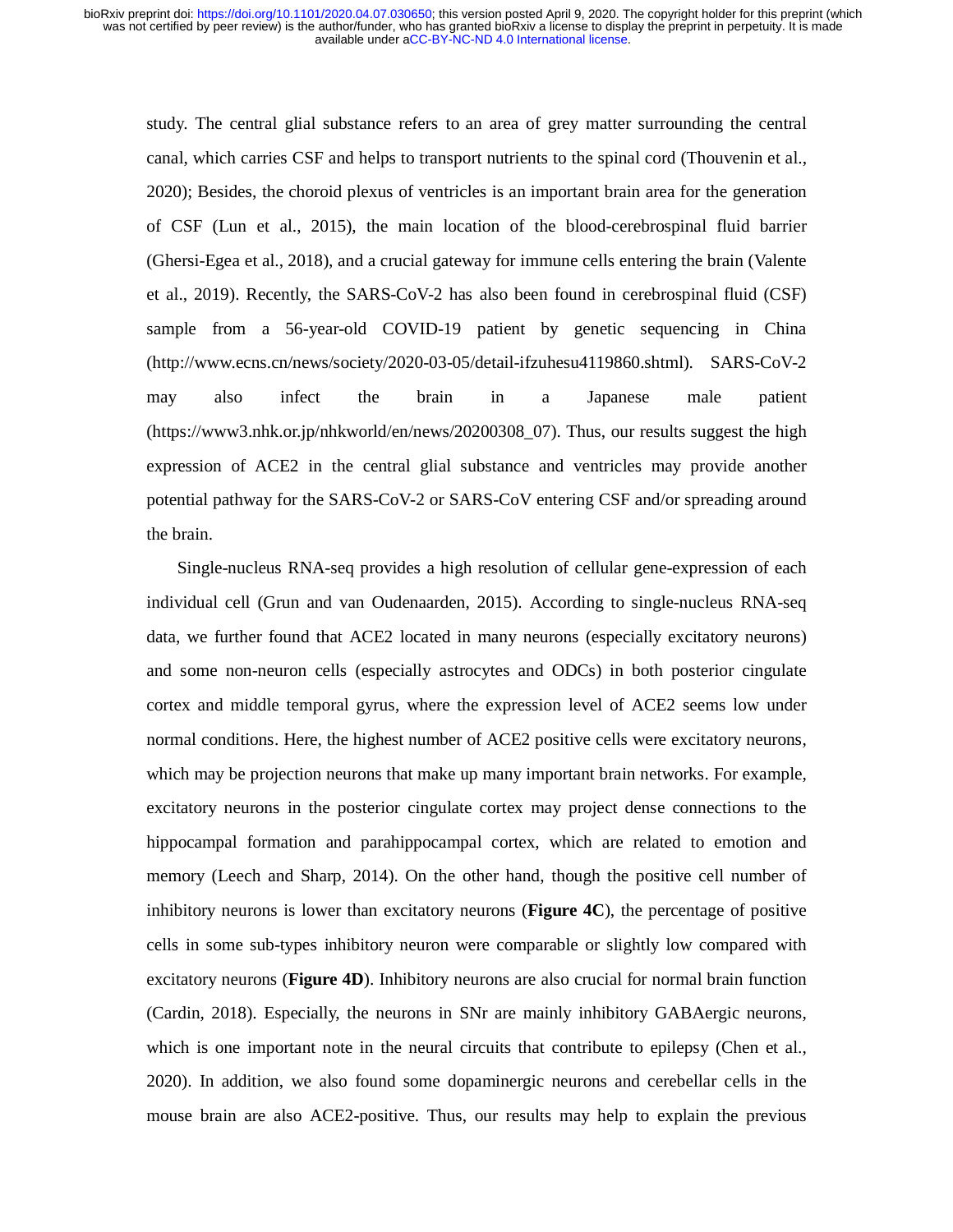finding that SARS-CoV particles are mainly located in the neurons in the brain samples from SARS patients (Gu et al., 2005), and suggest SARS-CoV-2 may also invade many neurons in the human brain and hence contribute to the CNS symptoms in COVID-19 patients.

In addition, different from previous microarray finding that ACE2 expressed in the endothelium (Hamming et al., 2004), single-nucleus RNA-seq data showed that the ACE2 was none or low expression in endothelial cells in the human brain. Endothelial cells are the main component of blood vessel endothelium. Thus, one possible reason for these differences could be that the blood vessels were probably removed from the tested human brain tissues. This reason may also explain why endothelial cells and pericytes were the two highest ACE2-expression cell types in the mouse brain, where the blood vessels may be hard to be removed. Both endothelial cells and pericytes are closely related to the blood-brain barrier integrity (Daneman et al., 2010). Endothelial cells and pericytes could also build blocks of the neurovascular unit together with astrocytes and neurons (Sweeney et al., 2016). Thus, it is possible endothelial cells and pericytes may help the SARS-CoV-2 to enter the brain by crossing the BBB and also infect the neurovascular unit, which may contribute to the cerebrovascular events in COVID-19 patients (Khosravani et al., 2020). The CSF biomarkers of pericytes injury and blood-brain barrier integrity, such as sPDGFRβ and albumin respectively (Miners et al., 2019), may be needed to detect whether SARS-CoV-2 damaged the BBB in COVID-19 patients in future studies.

## **Conclusion**

Our results reveal an outline of ACE2 or Ace2 distribution in the human and mouse brain, which indicates the brain infection of SARS-CoV-2 may be capable to infection the brain and result in serious CNS symptoms in COVID-19 patients. The finding of high ACE2 expression of in central glial substance and brain ventricles suggest two potential novel routes for the SARS-CoV-2 entering the CSF and/or spreading around the brain. In addition, the differences of ACE2/Ace2 distribution between human and mouse may be also useful to further "bench to bedside" translational studies regarding SARS-CoV-2. Our results may help to bring light to the brain infection of the present novel SARS-CoV-2 and previous SARS-CoV. Further studies are warranted to confirm our results and related predictions.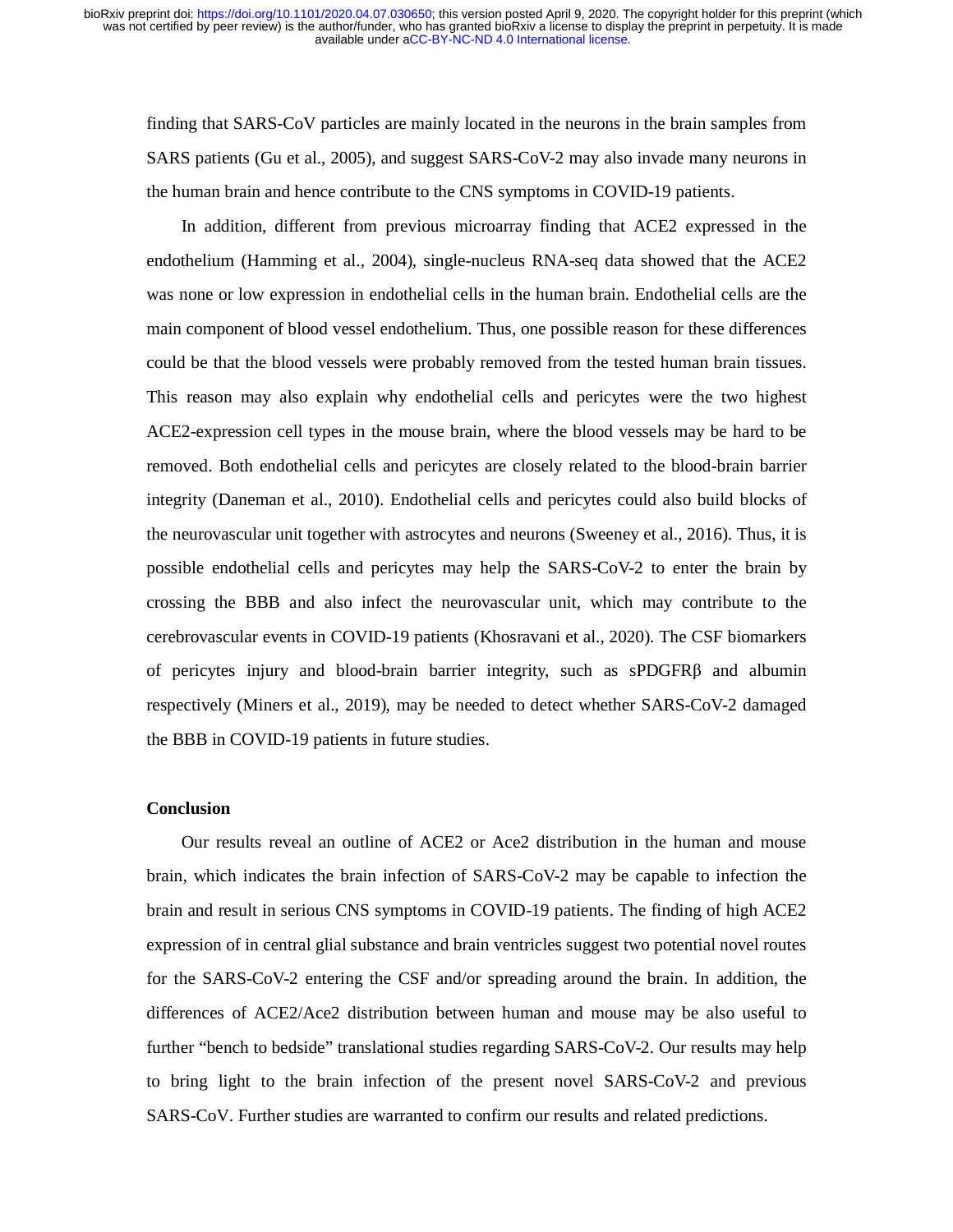## **Acknowledgements**

This work was funded by Natural Science Foundation of Zhejiang Province (LEZ20H190001) and National Natural Science Foundation of China (81673623). Partly supported by and the Foundation of Zhejiang Chinese Medical University (Q2019Y02, ZYX2018002). We would like to thank the Allen Institute for Brain Science (https://alleninstitute.org/), BRAIN Initiative Cell Census Network (BICCN, https://biccn.org/), GTExportal database (https://www.gtexportal.org), Human Brain Transcriptome database (https://hbatlas.org), and Single Cell Portal database (https://singlecell.broadinstitute.org).

## **Competing interests**

None declared.

## **Authors' contributions**

Z.X. and C.W. designed the study. R.C. and J.Y. performed the search and analysis. Z.X. and K.W. checked the analyzed data. Z.X. wrote the manuscript in consultation with J.Y., Z.C. and C.W.

## **References**

- 
- Brield, E. S., et al., 2020. The SARS-Core in the SARS-Core interacting with the ACE2 human<br>Cardin, J. A., 2018. Inhibitory Interneurons Regulate Temporal Precision and Correlations in Cortical Circuits.<br>Trends Neurosci. 4 receptor. biolitary interneurons Referrals Neurosci. 41, 689-700.<br>Trends Neurosci. 41, 689-700.<br>vski, M. S., et al., 2016. Hipposeq:<br>hippocampal principal neurons. Elife. 5<br>et al., 2020. A disinhibitory nigra-par<br>Nat Commu
- 
- Cardin, J. A., 2018. Inhibitor, Machineurons Regulate Temporal Correlation and Correlation in Trends Neurosci. 41, 689-700.<br>Cembrowski, M. S., et al., 2016. Hipposeq: a comprehensive RNA-seq database of gene expression in Trends Neurosci. 41, 689-700.<br>vski, M. S., et al., 2016. Hij<br>hippocampal principal neurons<br>et al., 2020. A disinhibitory n<br>Nat Commun. 11, 923. hippocampal principal neurons. Elife. 5, e14997.<br>Chen, B., et al., 2020. A disinhibitory nigra-parafascicular pathway amplifies seizure in temporal lobe epilepsy.<br>Nat Commun. 11, 923. hippocampal principal neurons. Elife. 5, e14997.<br>et al., 2020. A disinhibitory nigra-parafascicular<br>Nat Commun. 11, 923. Nat. Commun. 11, 923. A disinhibitory nigra-pathway amplifies seizure in temporal lobe epilepsy. A discrete epilepsy. A discrete epilepsy. A discrete epilepsy. A discrete epilepsy. A discrete epilepsy. A discrete epilepsy. Nat Commun. 11, 923.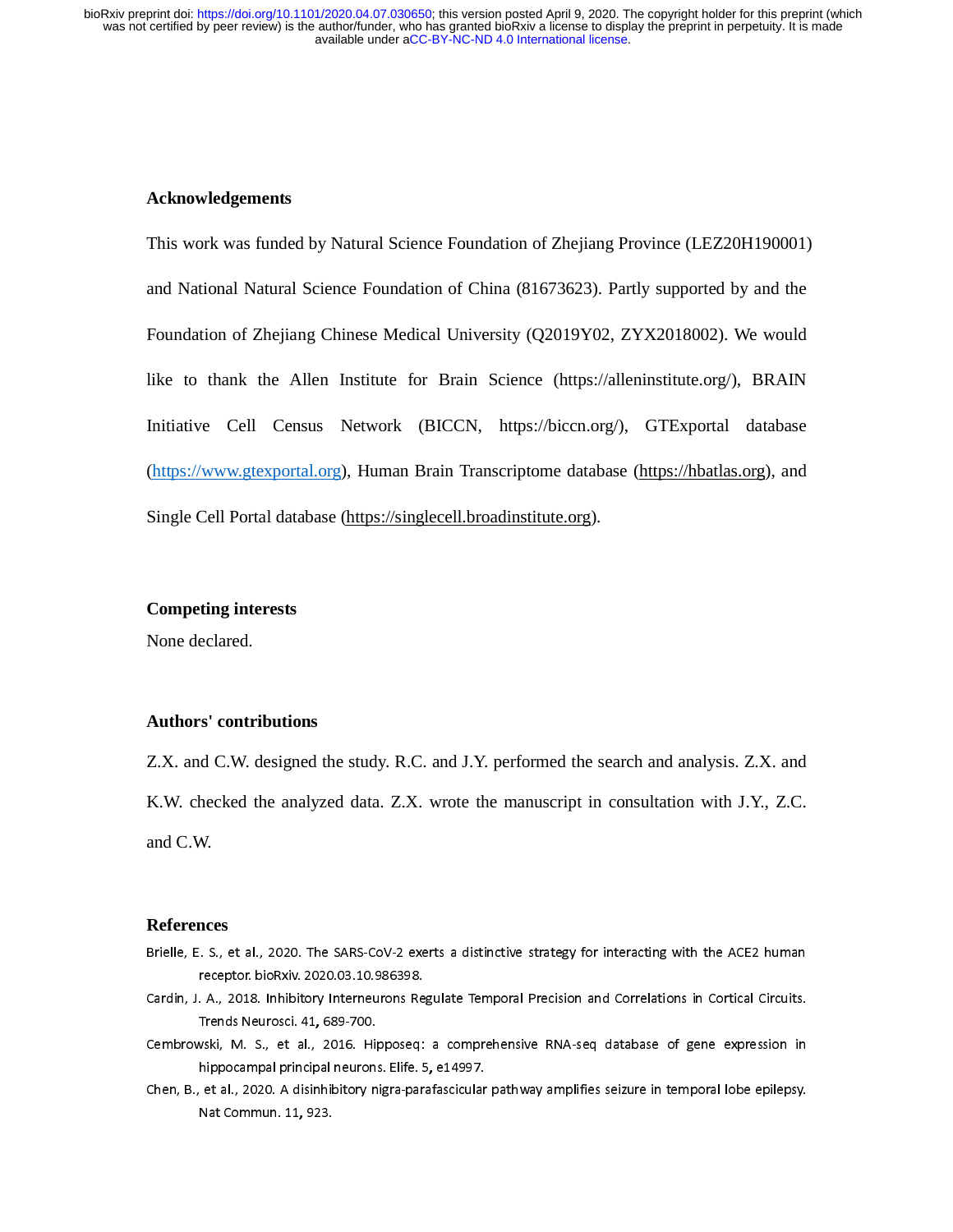- 
- Cheng, H., et al., 2020. The piritorm cortex in epilepsy: What we learn from the Kindling model. Exp Neurol. 324,<br>113137.<br>Consortium, G. T., 2015. Human genomics. The Genotype-Tissue Expression (GTEx) pilot analysis: multi 113137.<br>
Consortium, G. T., 2015. Human genomics. The Genotype-Tissue Expression (GTEx) pilot analysis: multitissue<br>
gene regulation in humans. Science. 348, 648-60.<br>
Daneman, R., et al., 2010. Pericytes are required for b
- Experience and Science. 348, 648-60.<br>Constants are required for blood-brain barrier integrity during embryogenesis. Nature.<br>468, 562-6.<br>Ding, J., et al., 2019. Systematic comparative analysis of single cell RNA-sequencing gene regulation in humans. Science. 348, 648-60.<br>1, R., et al., 2010. Pericytes are required for blood<br>468, 562-6.<br>et al., 2019. Systematic comparative analysis of sin<br>i. M., et al., 2016. Rediscovering area CA2: uniq<br>89-1
- 
- 
- 2019, 468, 562-6.<br>Ding, J., et al., 2019. Systematic comparative analysis of single cell RNA-sequencing methods. bioRxiv. 632216.<br>Dudek, S. M., et al., 2016. Rediscovering area CA2: unique properties and functions. Nat Rev 468, 562-6.<br>et al., 2019.<br>i. M., et al.,<br>89-102.<br>um, H., 20<br>547-558.<br>M., et al., 2 Dudek, S. M., et al., 2016. Rediscovering area CA2: unique properties and functions. Nat Rev Neurosci. 17<br>89-102.<br>Eichenbaum, H., 2017. Prefrontal-hippocampal interactions in episodic memory. Nat Rev Neurosci. 18<br>547-558.<br> Dudek, S. M., et al., 2016. Rediscovering area CA2: unique properties and functions. Nat Rev Neurosci. 17,<br>89-102.<br>Eichenbaum, H., 2017. Prefrontal-hippocampal interactions in episodic memory. Nat Rev Neurosci. 18,<br>547-558 -- ---<br>|um, H.,<br>547-558<br>M., et a<br>by beha<br>|me, J. T<br>Commul
- 
- Eichenbaum, H., 2017. Prefrontal-hippocampal interactions in episodic memory. Nat Rev Neurosci. 18,<br>547-558.<br>Fujisaki, M., et al., 2004. Role of the amygdalo-hippocampal transition area in the fear expression: evaluation<br>b M., et al.,<br>M., et al.,<br>by behavi<br>ime, J. T.,<br>Commun<br>gea, J. F.,<br>barrier in Fugition, M., 2019. In the amygene expression. Neuroscience. 124, 247-60.<br>
Gaublomme, J. T., et al., 2019. Nuclei multiplexing with barcoded antibodies for single-nucleus genomics. Nat<br>
Commun. 10, 2907.<br>
Ghersi-Egea, J. F by behavior and immediate early gene expression. Neuroscience. 124, 247-60.<br>Ime, J. T., et al., 2019. Nuclei multiplexing with barcoded antibodies for single<br>Commun. 10, 2907.<br>Jea, J. F., et al., 2018. Molecular anatomy an
- 
- Gaussi-Egea, J. F., et al., 2018. Molecular anatomy and functions of the choroidal blood-cerebrospinal fluid<br>Gauss, W. G., et al., 2018. Molecular anatomy and functions of the choroidal blood-cerebrospinal fluid<br>Glass, W. Commun. 10, 2907.<br>gea, J. F., et al., 201<br>barrier in health and<br>G., et al., 2004. Med<br>(SARS-CoV) pulmona<br>-Castellano, I., et a<br>Palaemon serratus: I
- Ghass, W. G., et al., 2004. Mechanisms of host defense following severe acute respiratory syndrome-coronavirus<br>Glass, W. G., et al., 2004. Mechanisms of host defense following severe acute respiratory syndrome-coronavirus<br> barrier in health and disease. Acta Neuropathol. 135, 337-361.<br>G., et al., 2004. Mechanisms of host defense following severe a<br>(SARS-CoV) pulmonary infection of mice. J Immunol. 173, 4030<br>-Castellano, I., et al., 2019. De (SARS-CoV) pulmonary infection of mice. J Immunol. 173, 4030-9.<br>Gonzalez-Castellano, I., et al., 2019. De novo gonad transcriptome analysis of the common littoral shrimp<br>Palaemon serratus: novel insights into sex-related g (SARS-CoV) pulmonary infection of mice. J Immunol. 173, 4030-9.<br>-Castellano, I., et al., 2019. De novo gonad transcriptome anal<br>Palaemon serratus: novel insights into sex-related genes. BMC Ger<br>. van Oudenaarden, A., 2015.
- Falaemon serratus: novel insights into sex-related genes. BMC Genomics. 20, 757.<br>Grun, D., van Oudenaarden, A., 2015. Design and Analysis of Single-Cell Sequencing Experiments. Cell. 163,<br>799-810.<br>Gu, J., et al., 2005. Mul Palaemon serratus: novel insights into sex-related genes. BMC Genomics. 20, 757.<br>
2015 - Van Oudenaarden, A., 2015. Design and Analysis of Single-Cell Sequencing Exp.<br>
799-810.<br>
2005. Multiple organ infection and the patho
- 
- 
- Grun, D., van Oudenaarden, A., 2015. Design and Analysis of Single-Cell Sequencing Experiments. Cell. 163,<br>799-810.<br>Gu, J., et al., 2005. Multiple organ infection and the pathogenesis of SARS. J Exp Med. 202, 415-24.<br>Habib Gu, J., et al., 2005. Multiple organ infection and the pathogenesis of SARS. J Exp Med. 202, 415-24.<br>Habib, N., et al., 2017. Massively parallel single-nucleus RNA-seq with DroNc-seq. Nat Methods. 14, 955-958.<br>Hamming, I.,
- Gu, J., et al., 2005. Multiple organ infection and the pathogenesis of SARS. J Exp Med. 202, 415-24.<br>Habib, N., et al., 2017. Massively parallel single-nucleus RNA-seq with DroNc-seq. Nat Methods. 14,<br>Hamming, I., et al., Habib, N., et al., 2017. Massively parallel single-nucleus RNA-seq with DroNc-seq. Nat Methods. 14, 955-958.<br>Hamming, I., et al., 2004. Tissue distribution of ACE2 protein, the functional receptor for SARS coronavirus.<br>fir Hawrylycz, M. J., et al., 2012. An anatomically comprehensive atlas of the adult human brain transcriptome.<br>Nature. 489, 391-399.<br>Hoffmann, M., et al., 2020. SARS-CoV-2 Cell Entry Depends on ACE2 and TMPRSS2 and Is Blocked first step in understanding SARS pathogenesis. J Pathol. 203, 631-7.<br>12, M. J., et al., 2012. An anatomically comprehensive atlas of the<br>Nature. 489, 391-399.<br>n, M., et al., 2020. SARS-CoV-2 Cell Entry Depends on ACE2 and
- Hoffmann, M., et al., 2020. SARS-CoV-2 Cell Entry Depends on ACE2 and TMPRSS2 and Is Blocked by a Clinically<br>Proven Protease Inhibitor. Cell.<br>Hu, W., Chen, Z., 2017. The roles of histamine and its receptor ligands in centr Nature. 489, 391-399.<br>n, M., et al., 2020. SAR<br>Proven Protease Inhibi<br>:hen, Z., 2017. The role<br>update. Pharmacol The<br>M. B., et al., 2009. Fur<br>transcriptome analysis
- Proven Proven Proven Provideo Pharmacol Ther. 175, 1<br>
M. B., et al., 2009. Functional a<br>
transcriptome analysis. Neuron<br>
N., Olds, J. L., 2020. Does CO<br>
Pharmacol.
- Froven Protease Inhibitor. Cell.<br>Hu, W., Chen, Z., 2017. The roles of histamine and its receptor ligands in central nervous system disorders: An<br>update. Pharmacol Ther. 175, 116-132.<br>Johnson, M. B., et al., 2009. Functiona update. Pharmacol Ther. 175, 116-132.<br>M. B., et al., 2009. Functional and evolutranscriptome analysis. Neuron. 62, 494<br>N., Olds, J. L., 2020. Does COVID19 ir<br>Pharmacol.<br>A., et al., 2013. Posterior hypothalam<br>lacrimation. N
- update. Pharmacol Ther. 175, 116-132.<br>Johnson, M. B., et al., 2009. Functional and evolutionary insights into human brain development through global<br>transcriptome analysis. Neuron. 62, 494-509.<br>Kabbani, N., Olds, J. L., 20
- Francein, M. B., et al., 2020. Does COVID19 infect the brain? If so, smokers might be at a higher risk. Mol<br>Pharmacol.<br>Katagiri, A., et al., 2013. Posterior hypothalamic modulation of light-evoked trigeminal neural activit transcriptome analysis. Neuron. 62, 494-509.<br>N., Olds, J. L., 2020. Does COVID19 infect t<br>Pharmacol.<br>A., et al., 2013. Posterior hypothalamic mo<br>lacrimation. Neuroscience. 246, 133-41.<br>., et al., 2018. Brain Transcriptome Pharmacol.<br>Katagiri, A., et al., 2013. Posterior hypothalamic modulation of light-evoked trigeminal neural activity and<br>Iacrimation. Neuroscience. 246, 133-41.<br>Keil, J. M., et al., 2018. Brain Transcriptome Databases: A Us Pharmacol.<br>
Katagiri, A., et al., 2013. Posterior hypothalamic modulation of light-evoked trigeminal neural activity and<br>
lacrimation. Neuroscience. 246, 133-41.<br>
Keil, J. M., et al., 2018. Brain Transcriptome Databases: A
- 
- Example 19. Here is the trigent of light-evoked trigent and the light-evoked trigent of light-evoked trigent of light-evoked trigent of light-evoked trigent parameters.<br>
Keil, J. M., et al., 2018. Brain Transcriptome Datab Keil, J. M., et al., 2018. Brain Transcriptome Databases: A User's Guide. J Neurosci. 38, 2399-2412.<br>Khosravani, H., et al., 2020. Protected Code Stroke: Hyperacute Stroke Management During the<br>Disease 2019 (COVID-19) Pand
- Keil, J. M., et al., 2018. Brain Transcriptome Databases: A User's Guide. J Neurosci. 38, 2399-2412.<br>Khosravani, H., et al., 2020. Protected Code Stroke: Hyperacute Stroke Management During the<br>Disease 2019 (COVID-19) Pand Disease 2019 (COVID-19) Pandemic. Stroke. STROKEAHA120029838.<br>Kozareva, V., et al., 2020. A transcriptomic atlas of the mouse cerebellum reveals regional specializations and<br>novel cell types. bioRxiv. 2020.03.04.976407. Disease 2019 (COVID-19) Pandemic at the Contract of the monder of the New York, N., et al., 2020. A transcriptomic atlas of the monse cerebellum reprovel cell types. bioRxiv. 2020.03.04.976407. Kozareva, V., et al., 2020. A transcriptories at the movel cell types. bioRxiv. 2020.03.04.976407. novel cell types. bioRxiv. 2020.03.04.976407.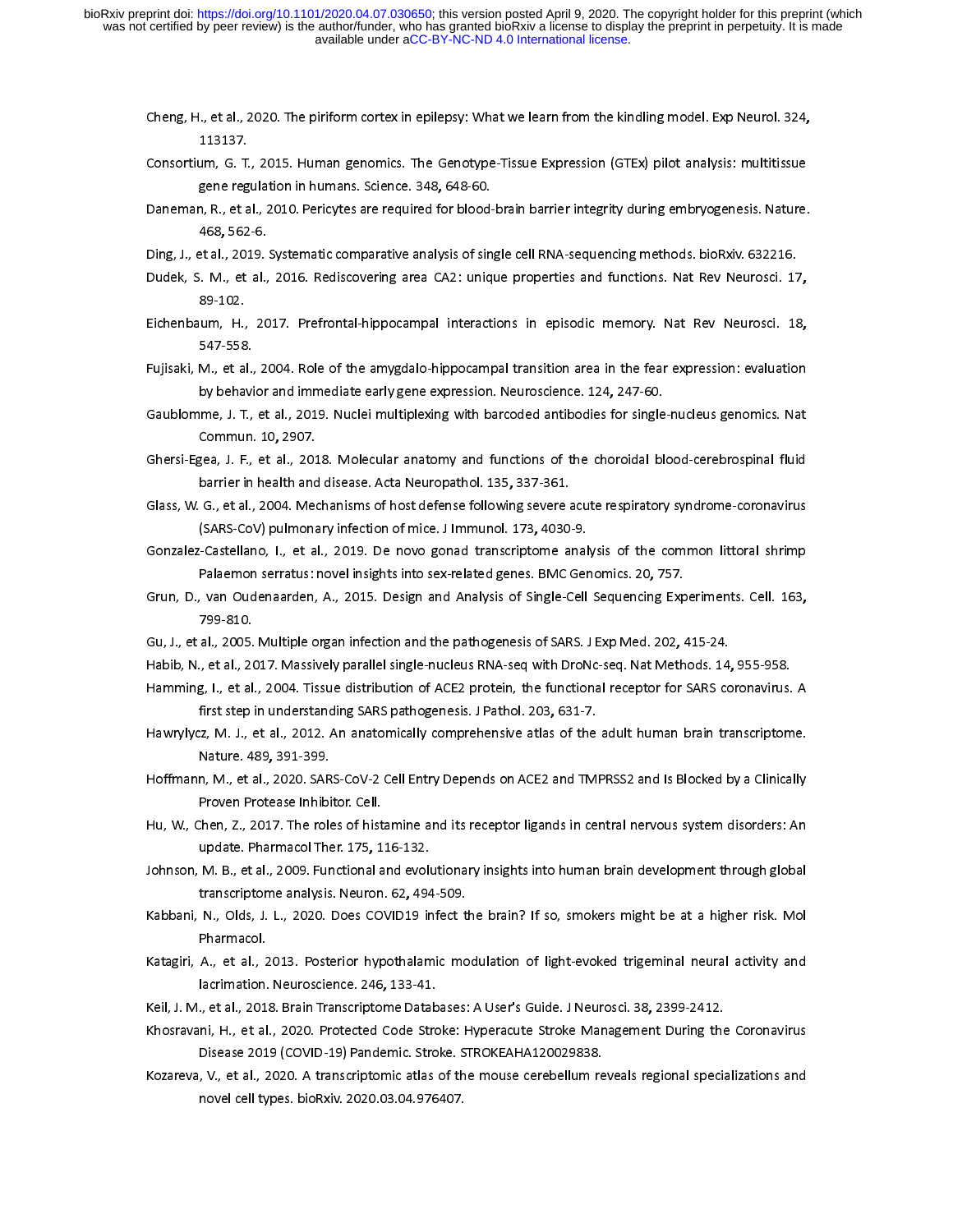- 
- 
- Leech, R., Sharp, D. J., 2014. The role of the posterior cingulate cortex in cognition and disease. Brain. 137,<br>12-32.<br>Lein, E. S., et al., 2007. Genome-wide atlas of gene expression in the adult mouse brain. Nature. 445, ., et al.,<br>et al.,<br>COVID-<br>al., 20.<br>t al., 21 Lein, E. S., et al., 2007. Genome-wide atlas of gene expression in the adult mouse brain. Nature. 445, 168-76.<br>Li, Y. C., et al., 2020. The neuroinvasive potential of SARS-CoV2 may play a role in the respiratory failure<br>CO
- 
- 
- COVID-19 patients. J Med Virol.<br>Liu, Y., et al., 2020. Secondary attack rate and superspreading events for SARS-CoV-2. Lancet. 395, e47.<br>Lu, R., et al., 2020. Genomic characterisation and epidemiology of 2019 novel coronav al., 2020. Secondary attack rate<br>
t al., 2020. Genomic characteri<br>
virus origins and receptor bindir<br>
P., et al., 2015. Development an<br>
Neurosci. 16, 445-57.<br>
et al., 2020. Neurological Mani Liu, Y., et al., 2020. Secondary attack rate and superspreading events for SARS-CoV-2. Lancet. 395, e47.<br>Lu, R., et al., 2020. Genomic characterisation and epidemiology of 2019 novel coronavirus: implica<br>virus origins and
- Virus origins and receptor binding. Lancet. 395, 565-574.<br>
Lun, M. P., et al., 2015. Development and functions of the choroid plexus-cerebrospinal fluid system. Nat Rev<br>
Neurosci. 16, 445-57.<br>
Mao, L., et al., 2020. Neurol virus origins and receptor binding. Lancet. 395, 565-574.<br>P., et al., 2015. Development and functions of the choro<br>Neurosci. 16, 445-57.<br>et al., 2020. Neurological Manifestations of Hospitalized<br>retrospective case series s Nun, M. P., et al., 2020. Neurological Manifestations of Hospitalized Patients with COVID-19 in Wuhan, China: a<br>retrospective case series study. medRxiv. 2020.02.22.20026500.<br>Martin, D., et al., 2017. Neurocytometry: Flow Neurosci. 16, 445-57.<br>et al., 2020. Neurolog<br>retrospective case ser<br>D., et al., 2017. Neu<br>Human and Rodent Br<br>. S., et al., 2019. CSF e<br>blood-brain barrier dy
- Martin, D., et al., 2017. Neurocytometry: Flow Cytometric Sorting of Specific Neuronal Populations from<br>Human and Rodent Brain. ACS Chem Neurosci. 8, 356-367.<br>Miners, J. S., et al., 2019. CSF evidence of pericyte damage in retrospective case, then, the study. The Waytometric Sorting of<br>D., et al., 2017. Neurocytometry: Flow Cytometric Sorting of<br>Human and Rodent Brain. ACS Chem Neurosci. 8, 356-367.<br>S., et al., 2019. CSF evidence of pericyte
- 
- Martin, Martin, D., Human and Rodent Brain. ACS Chem Neurosci. 8, 356-367.<br>
Miners, J. S., et al., 2019. CSF evidence of pericyte damage in Alzheimer's disease is associated with markers of<br>
blood-brain barrier dysfunction Human and Rodent Brain. ACS Chem Neurosci. 8, 356-367.<br>. S., et al., 2019. CSF evidence of pericyte damage in Alzhei<br>blood-brain barrier dysfunction and disease pathology. Alzh<br>i, A., et al., 2008. Mapping and quantifying Miners, J. S., et al., 2019. CSF evidence of pericyte damage in Alzheimer's disease is associated with markers of<br>blood-brain barrier dysfunction and disease pathology. Alzheimers Res Ther. 11, 81.<br>Mortazavi, A., et al., 2 blood-brain barrier dystunction and disease pathology. Alzheimers Res Ther. 11, 81.<br>vi, A., et al., 2008. Mapping and quantifying mammalian transcriptomes by RNA-Sec<br>621-8.<br>J., et al., 2008. Severe acute respiratory syndro
- Mortazavi, A., et al., 2008. Mapping and quantifying mammalian transcriptomes by RNA-Seq. Nat Methods. 5,<br>621-8.<br>Netland, J., et al., 2008. Severe acute respiratory syndrome coronavirus infection causes neuronal death in t
- Pollak Dorocic, I., et al., 2014. A whole-brain atlas of inputs to serotonergic neurons of the dorsal and median
- 621-8.<br>
Netland, J., et al., 2008. Severe acute respiratory syndrome coronavirus infection causes neuronal death in the<br>
absence of encephalitis in mice transgenic for human ACE2. J Virol. 82, 7264-75.<br>
Pollak Dorocic, I., absence of encephalitis in mice transgenic for human ACE2. J Virol. 82, 7264-75.<br>procic, I., et al., 2014. A whole-brain atlas of inputs to serotonergic neurons of t<br>raphe nuclei. Neuron. 83, 663-78.<br>et al., 2018. The Para raphe nuclei. Neuron. 83, 663-78.<br>et al., 2018. The Paraventricular N<br>Diseases. Endocrinology. 159, 345:<br>et al., 2018. The paraventricular<br>429-434.<br>5. D., Wise, R. A., 2016. Lateral<br>198-205.
- Ren, S., et al., 2018. The paraventricular thalamus is a critical thalamic area for wakefulness. Science. 362,<br>429-434. Diseases. Endocrinology. 159, 3458-3472.<br>
Ren, S., et al., 2018. The paraventricular thalamus is a critical thalamic area for wakefulness. Science. 362,<br>
429-434.<br>
Stuber, G. D., Wise, R. A., 2016. Lateral hypothalamic cir Diseases. Endocrinology. 159, 3458-3472.<br>et al., 2018. The paraventricular thalamu<br>429-434.<br>5. D., Wise, R. A., 2016. Lateral hypoth<br>198-205.<br>, M. D., et al., 2016. Pericytes of the neu<br>Neurosci. 19, 771-83.
- 3. D., Wi:<br>3. D., Wi:<br>198-205.<br>, M. D., e<br>Neurosci.<br>et al., 20<br>19, 335-4
- Ren, S., et al., 2018. The paraventricular thalamus is a critical thalamic area for wakefulness. Science. 362,<br>429-434.<br>Stuber, G. D., Wise, R. A., 2016. Lateral hypothalamic circuits for feeding and reward. Nat Neurosci. Stuber, G. D., Wise, R. A., 2016. Lateral hypothalamic circuits for feeding and reward. Nat Neurosci. 19,<br>198-205.<br>Sweeney, M. D., et al., 2016. Pericytes of the neurovascular unit: key functions and signaling pathways. Na
- 198-205.<br>
Sweeney, M. D., et al., 2016. Pericytes of the neurovascular unit: key functions and signaling pathways. Nat<br>
Neurosci. 19, 771-83.<br>
Tasic, B., et al., 2016. Adult mouse cortical cell taxonomy revealed by single
- Sweeney, Meurosci. 19, 771-83.<br>
Sweeney, Meurosci. 19, 771-83.<br>
Sweet al., 2016. Adult mouse cortical cell taxonomy revealed by single cell transcriptomics. Nat Neurosci.<br>
19, 335-46.<br>
Thouvenin, O., et al., 2020. Origin a Neurosci. 19, 771-83.<br>et al., 2016. Adult mo<br>19, 335-46.<br>in, O., et al., 2020. Ori<sub>!</sub><br>9.<br>L. A., et al., 2019. U<br>Pharmacol Sci. 40, 483 Thouvenin, O., et al., 2020. Origin and role of the cerebrospinal fluid bidirectional flow in the central canal. Elife.<br>9.<br>Valente, L. A., et al., 2019. Updating Neuroimmune Targets in Central Nervous System Dysfunction. T 19, 335-46.<br>in, O., et al.,<br>9.<br>L. A., et al.<br>Pharmacol S.<br>C., et al., 20<br>. K., Valentii
- Thouven in the central Nervous System Dysfunction. Trends<br>Tharmacol Sci. 40, 482-494.<br>Walls, A. C., et al., 2020. Structure, Function, and Antigenicity of the SARS-CoV-2 Spike Glycoprotein. Cell.<br>Wood, S. K., Valentino, R. U.Ph C.,<br>Net
- 
- Pharmacol Sci. 40, 482-494.<br>Walls, A. C., et al., 2020. Structure, Function, and Antigenicity of the SARS-CoV-2 Spike Glycoprotein. Cell.<br>Wood, S. K., Valentino, R. J., 2017. The brain norepinephrine system, stress and car Pharmacol Sci. 40, 482-494.<br>C., et al., 2020. Structure, Fu.<br>K., Valentino, R. J., 2017. 1<br>Neurosci Biobehav Rev. 74, 3<br>et al., 2020. A new coronav<br>265-269.<br>t al., 2013. Brain angiotensi Wood, S. K., Valentino, R. J., 2017. The brain norepinephrine system, stress and cardiovascular vulners<br>Neurosci Biobehav Rev. 74, 393-400.<br>Wu, F., et al., 2020. A new coronavirus associated with human respiratory disease
- Wood, S. K., Valentino, R. J., 2017. The brain norepinephrine system, stress and cardiovascular vulnerability.<br>Neurosci Biobehav Rev. 74, 393-400.<br>Wu, F., et al., 2020. A new coronavirus associated with human respiratory d Neurosci Biobehav Rev. 74, 393-400.<br>265-269.<br>265-269.<br>The al., 2013. Brain angiotensin-converneurogenic hypertension. Circ Res. 1:<br>al., 2005. Detection of severe acute
- Wu, F., et al., 2020. A new coronavirus associated with human respiratory disease in China. Nature. 579,<br>265-269.<br>Xia, H., et al., 2013. Brain angiotensin-converting enzyme type 2 shedding contributes to the development of t al., 201<br>neurogen<br>al., 2005<br>. Nia, H., et al., 2005. Detection of severe acute respiratory syndrome coronavirus in the brain: potential role of<br>Xu, J., et al., 2005. Detection of severe acute respiratory syndrome coronavirus in the brain: potential rol
- neurogenic hypertension. Circ Res. 113, 1087-1096.<br>al., 2005. Detection of severe acute respiratory syn<br>...<br>... Xu, J., et al., 2005. Detection of severe acute respiratory syndrome coronavirus in the brain: potential role of